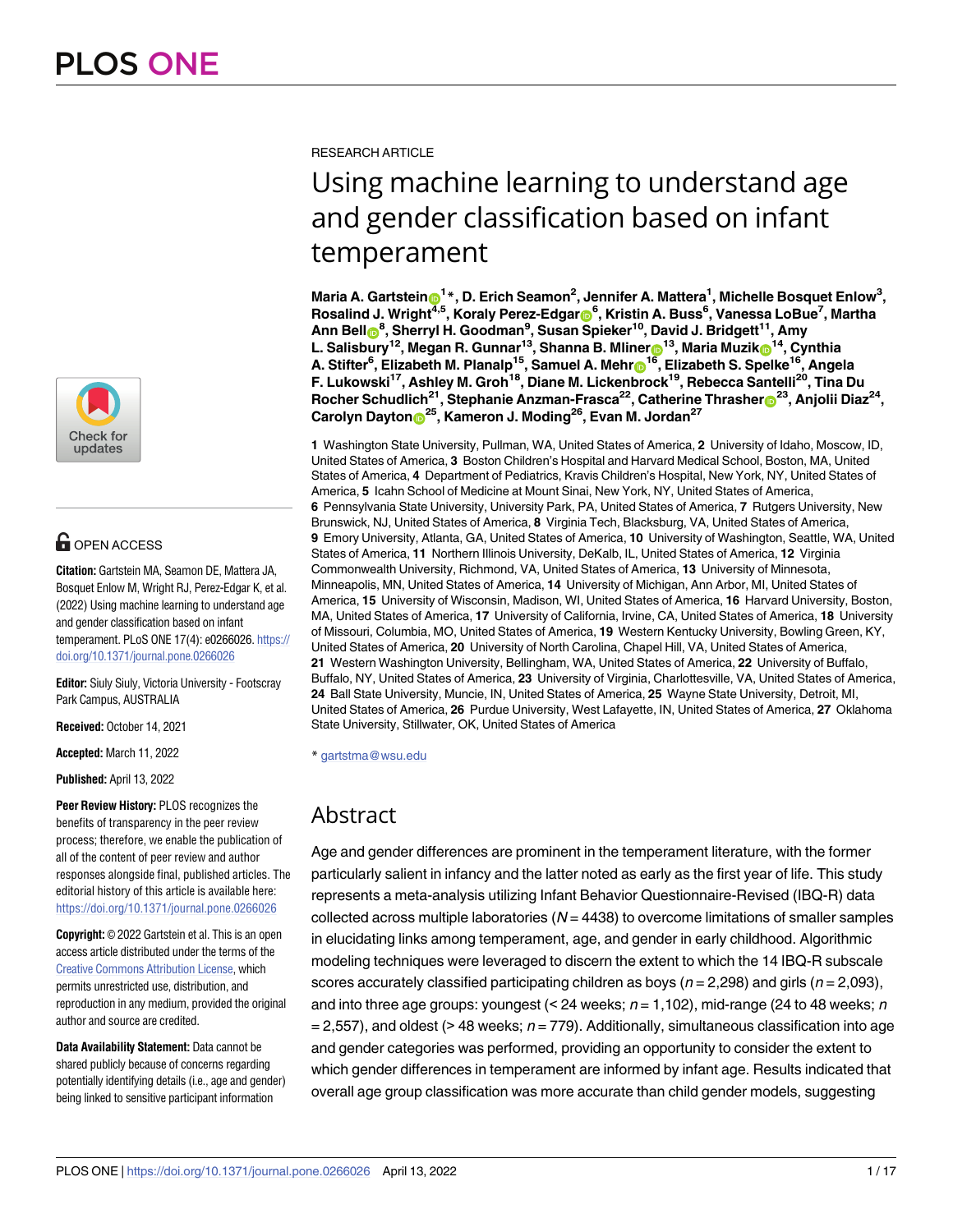<span id="page-1-0"></span>(i.e., temperament scores). This determination was made by several Research Ethics Committees/ Institutional Review Boards at the home institutions of researchers contributing data to the present meta-analytic effort. Data requests may be sent to Washington State University (home institution of the corresponding author, who compiled the dataset): Dan Nordquist, Associate Vice President of Research, Lighty Student Services Bldg, Room 280, PO Box 641060, Pullman, WA 99164-1060; email: [orso@wsu.edu](mailto:orso@wsu.edu); phone: 509 335-9661.

**Funding:** MBE: R01HL095606, R01HD082078; National Institutes of Health <https://www.nih.gov> KPE, KB, & VL: NIH R01 MH109692; R21 MH103627 National Institutes of Health [https://](https://www.nih.gov) [www.nih.gov](https://www.nih.gov) MAB: R01 HD049878; R03 HD043057 National Institutes of Health [https://](https://www.nih.gov) [www.nih.gov](https://www.nih.gov) SG: 1P50 MH58922-01A1; 1P50 MH077928-01A1 National Institutes of Health <https://www.nih.gov> SS: 5R01HD080851-05 National Institutes of Health <https://www.nih.gov> AS: R01MH78033 National Institutes of Health <https://www.nih.gov> DL: 8P0GM103436; P20GM103436; 8P20GM103436 National Institutes of Health <https://www.nih.gov> TDRS: MFS 901; MFS 907 Western Washington University <https://www.wwu.edu> SAF: DK72996; M01RR10732 National Institutes of Health [https://](https://www.nih.gov) [www.nih.gov](https://www.nih.gov) None of the funders had any role in study design, data collection and analysis, decision to publish, or preparation of the manuscript.

**Competing interests:** The authors have declared that no competing interests exist.

that age-related changes are more salient than gender differences in early childhood with respect to temperament attributes. However, gender-based classification was superior in the oldest age group, suggesting temperament differences between boys and girls are accentuated with development. Fear emerged as the subscale contributing to accurate classifications most notably overall. This study leads infancy research and meta-analytic investigations more broadly in a new direction as a methodological demonstration, and also provides most optimal comparative data for the IBQ-R based on the largest and most representative dataset to date.

### **Introduction**

Although a number of approaches have been developed for the purpose of measuring temperament in childhood, including a variety of observational procedures and physiological techniques, parent report continues to be most widely used overall [\[1](#page-13-0)]. The latter is due to a number of factors, prominently among these being ease of administration and scoring as well as accessibility. Parent-report also provides descriptors of child temperament across time and situations, not just a "snapshot" of reactivity and/or regulation that can be gleaned from brief laboratory observations. Although multiple temperament theories or frameworks have been proposed, Rothbart's psychobiological model is generally viewed as most widely accepted at this time [\[2](#page-13-0)]. This approach casts temperament as constitutionally based individual differences in reactivity and self-regulation, with constitutional referring to the relatively enduring biological make-up of the individual, influenced by heredity, maturation, and experience. Reactivity refers to the arousability of emotional, motor, and attentional responses, assessed by threshold, latency, intensity, time to peak intensity, and recovery time of reactions. Self-regulation embodies processes that can serve to modulate reactivity, such as soothability and inhibitory control [[3](#page-13-0)].

Although temperament has often been delineated into three overarching factors of Negative Emotionality, Positive Affectivity/Surgency, and Regulatory Capacity/Orienting, more recent studies emphasize the narrowly defined component scales. This shift toward a fine-grained approach is a function of research demonstrating individual scales that belong to the same overarching factor differentially predict important outcomes (e.g., behavior problems), present with growth trajectories discrepant from the overarching factors, and contribute to temperament profiles in a manner inconsistent with the overarching factor content (i.e., scales that load onto different factors contribute to the same profile, and vice versa–components of the same factor define different profiles/classes; [[4](#page-13-0)–[7](#page-13-0)]. The Infant Behavior Questionnaire-Revised (IBQ-R) designed to provide indicators of infant temperament comprises 14 fine-grained scales: Activity Level, Smiling/Laughter, Approach, High Intensity Pleasure, Perceptual Sensitivity, Vocal Reactivity, Fear, Distress to Limitations, Sadness, Falling Reactivity, Duration of Orienting, Soothability, Cuddliness/Affiliation, and Low Intensity Pleasure, and is the focus of this investigation.

#### **Development of temperament and age differences**

Manifestations of temperament transform over development, with rapid change during infancy [\[8\]](#page-13-0). Positive emotionality (e.g., smiling), rarely expressed during the newborn period, is observed more reliably between ages two and three months, and increases in expression throughout the first year of life [[8](#page-13-0),[9](#page-13-0)]. Levels of activity, approach, distress to limitations, and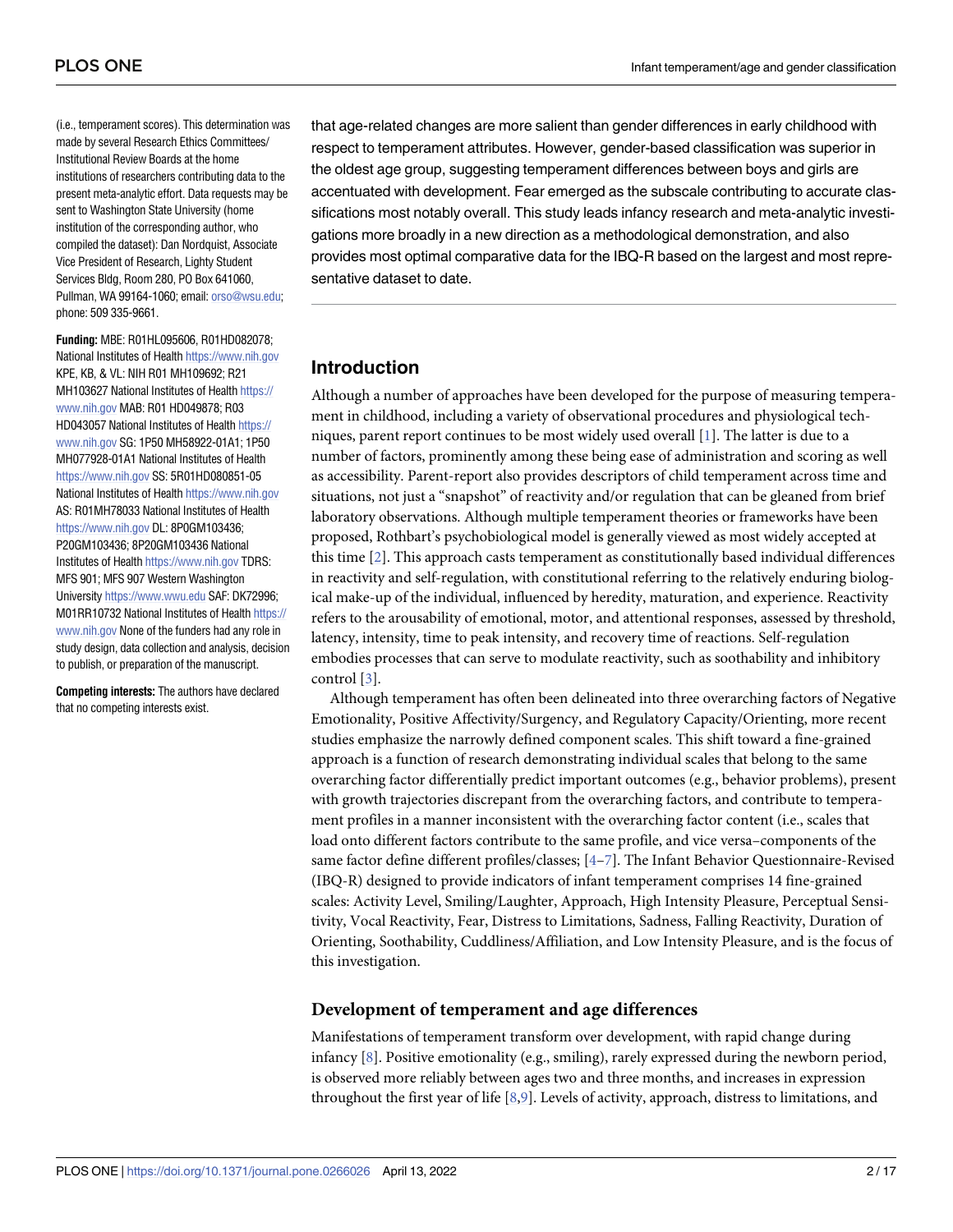<span id="page-2-0"></span>fear increase throughout the first year of life as well  $[10-14]$ . Anger reactions across infancy appear to follow a U-shaped trajectory [[12](#page-13-0),[15](#page-13-0)]. The decrease in anger responses occurring between 2 and 6 months of age has been linked to greater flexibility in attention shifting [\[16\]](#page-13-0). In the second half of the first year, infants are likely to respond with anger when unable to grasp an attractive stimulus that has been placed out of reach, or when a caregiver has removed a forbidden object. Fear generally increases throughout the second half of the first year of life [\[10,12–14](#page-13-0)], with inhibition of approach toward novel and/or intense stimuli "coming online" [\[14,17\]](#page-13-0).

The developmental course of attentional orienting has been described as U-shaped in the first year of life [\[18\]](#page-13-0). Carranza and colleagues [[12](#page-13-0)], for example, noted decreases in Duration of Orienting between 6 and 9 months, followed by an increase between 9 and 12 months. Toward the end of the first year, skills associated with the development of the executive attention system may contribute to the flexibility of orienting reactions [[19](#page-13-0)[–21\]](#page-14-0). Infants also gain communication skills rapidly during the first year of life [[22,23\]](#page-14-0), and thus exhibit greater vocal reactivity over time.

With respect to age/developmental differences discerned via the IBQ-R, older infants obtain higher scores on Approach, Vocal Reactivity, High Intensity Pleasure, Activity Level, Perceptual Sensitivity, Distress to Limitations, and Fear, whereas younger infants' scores are higher for Low Intensity Pleasure, Cuddliness/Affiliation, and Duration of Orienting [[24,25\]](#page-14-0). More recent longitudinal investigations provided further evidence of increases in Fear across the first year of life [\[5,](#page-13-0)[26\]](#page-14-0), also noting increases in Distress to Limitations and Sadness, albeit not always linear in nature. Falling Reactivity was associated with a quadratic trajectory, with increases followed by declining values later in infancy. Increasing trajectories were noted for attributes associated with Positive Affectivity/Surgency, with trends toward greater Activity Level, Smiling and Laughter, High Intensity Pleasure, Approach, Perceptual Sensitivity, and Vocal Reactivity later in infancy. Growth modeling provided evidence of nonlinear changes in Duration of Orienting, Soothability, Cuddliness, and Low Intensity pleasure, wherein initial growth in values was followed by decreases later in infancy [\[5](#page-13-0)]. These findings are largely consistent with prior research relying on different measurement approaches. Although the data examined in this study are cross-sectional in nature, earlier longitudinal evaluations are informative as their results speak to the importance of age in shaping temperament presentations, and vice versa–temperament features as predictors of infant age. It should be noted that no study to date has explored the latter, that is, used temperament dimensions to classify infants with respect to their age, likely due to sample size limitations and only recently available methodological advances in empirically based classification techniques.

#### **Gender differences in temperament**

Although a number of gender differences in temperament have been reported for older children and adults, fewer exist for children younger than one year of age [\[8,](#page-13-0)[25](#page-14-0),[27,28\]](#page-14-0). Differences in infancy have been limited to activity level and fear/behavioral inhibition. Higher activity level and approach is evident in boys [\[29,30\]](#page-14-0), with girls exhibiting greater hesitation in approaching novel objects [[14](#page-13-0)[,31\]](#page-14-0). Campbell and Eaton [\[29\]](#page-14-0) applied meta-analytic procedures to summarize 46 studies addressing activity level in infancy, estimating the size of the gender difference at 0.2 standard deviations based on objective measures (parent-report measures estimated the difference to be smaller). Gender differences in approach-withdrawal have been reported for samples from different countries [[30](#page-14-0),[32–34\]](#page-14-0), with parents rating boys higher in approach. Martin et al. [\[31\]](#page-14-0) reported a large and significant gender difference for distress to novelty, with 6-month-old girls receiving higher scores.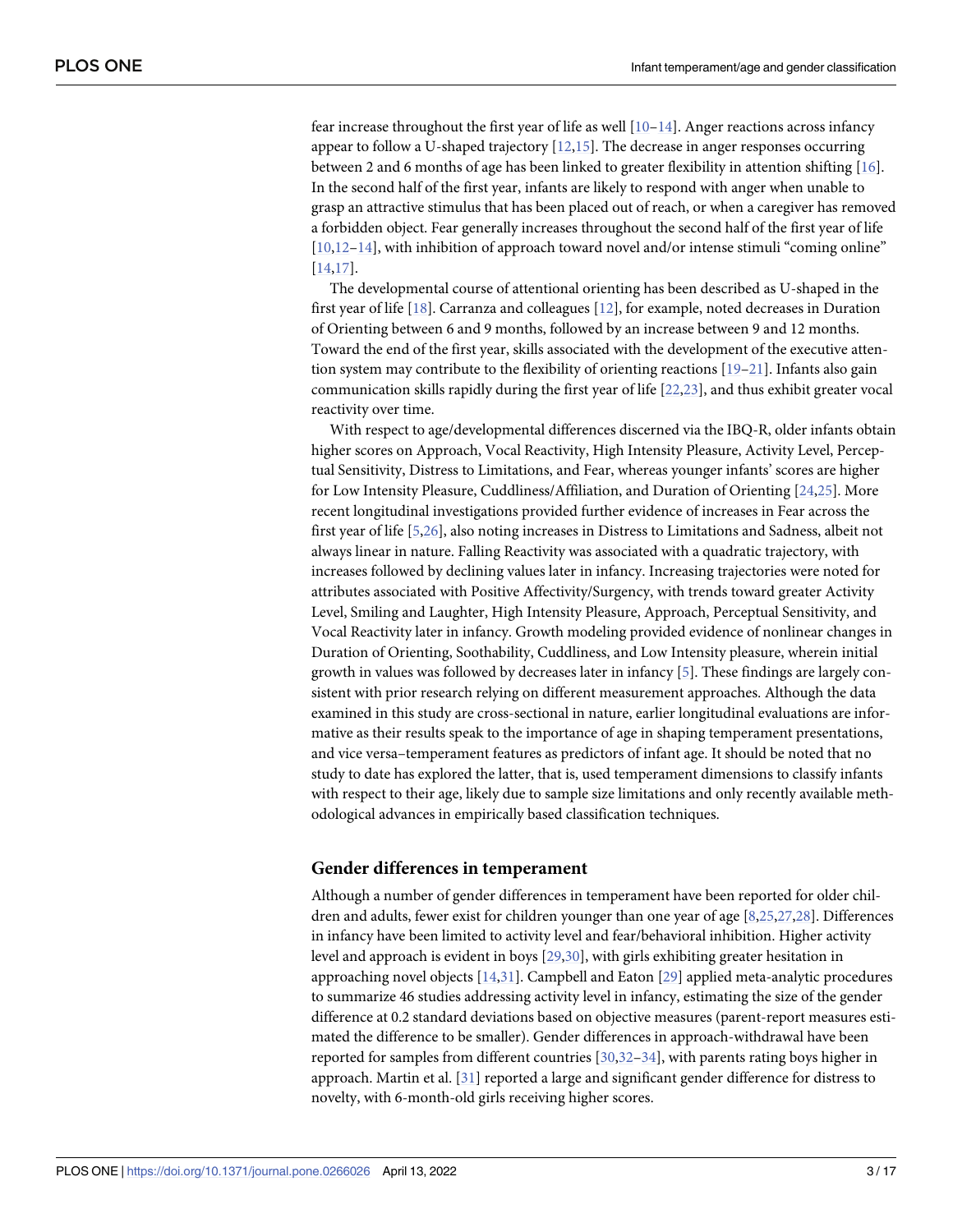<span id="page-3-0"></span>Gender differences also have been documented with the IBQ-R, as boys received higher scores on Activity and High Intensity Pleasure, and girls higher scores on Fear [[24,25,35,36](#page-14-0)]. Infant gender also predicted intercept values of Fear trajectories, with girls demonstrating higher levels at 4 and 6 months [[5,](#page-13-0)[26](#page-14-0)]. Girls also started out at lower values (i.e., intercept estimates) for Activity Level, Approach, and High Intensity Pleasure. Similar to age/developmental differences research, gender-related temperament studies have only compared temperament for boys and girls, not considering gender classification based on temperament features. Importantly, age- and gender-based temperament distinctions have not been considered jointly, discerning whether age-related changes inform gender differences.

#### **Present study**

In this study, we leveraged IBQ-R data collected across multiple laboratories ( $N = 4,438$ ) to further investigate age and gender differences in infancy, addressing yet unanswered questions. Specifically, algorithmic modeling techniques were used to discern the extent to which the 14 IBQ-R subscale scores (referred to as features) accurately classified participating children as boys (*n* = 2,298) or girls (*n* = 2,093; 47 children were missing gender data) and into three age groups: youngest (*<* 24 weeks; *n* = 1,102), mid-range (24 to 48 weeks; *n* = 2,557), and oldest (*>* 48 weeks; *n* = 779), because of previously noted gender-based variability [[14](#page-13-0)[,29–34\]](#page-14-0) and significant developmental differences among these age groups (e.g., with respect to brain growth and maturation; [\[37](#page-14-0),[38](#page-14-0)]). This study addresses an important gap in research, being the first to consider temperament attributes as determinants of age and gender groupings, quantifying the extent to which early reactivity and regulation provide the features necessary for accurate prediction. Importantly, this work also allows for simultaneous classification of age and gender categories, providing an opportunity to consider the extent to which gender differences are informed by infant age, and to our knowledge, this is the first to study to do so. That is, despite prior demonstrations of reliable age and gender differences in temperament, the two classifications have not been considered jointly, examining whether gender differences were age dependent in a single investigation. Moreover, this effort provides a new direction for infancy and temperament research, serving as a methodological demonstration of machine learning applications, not yet utilized in these areas of scientific inquiry. This meta-analytic data driven effort is the first to rely on advanced machine learning techniques using temperament features to classify infants into age and gender groups, rather than compare temperament of children who vary in age and gender, considering these classifications simultaneously. This cross-laboratory effort also overcomes prior limitations associated with small samples that were not representative, producing results circumscribed in terms generalizability.

#### **Materials and methods**

#### **Measures**

The Infant Behavior Questionnaire-Revised (IBQ-R; [[24](#page-14-0)]. This parent-report measure of temperament was developed for infants between 3- and 12-months of age. The IBQ-R contains 191 items, which yield 14 scales: Activity Level, Smiling/Laughter, Approach, High Intensity Pleasure, Perceptual Sensitivity, Vocal Reactivity (loading onto Positive Affectivity/Surgency); Fear, Distress to Limitations, Sadness, Falling Reactivity (Negative Emotionality); Duration of Orienting, Soothability, Cuddliness/Affiliation, Low Intensity Pleasure (Regulatory Capacity/ Orienting). Individual items are rated on a 7-point scale reflecting the frequency of occurrence of the behavior in the past week (two weeks for less frequent events, such as encounters with unfamiliar settings/adults). Reliability of the IBQ-R has been supported for mothers and fathers, as well as samples from different cultures, with Cronbach's  $\alpha$  values ranging from .77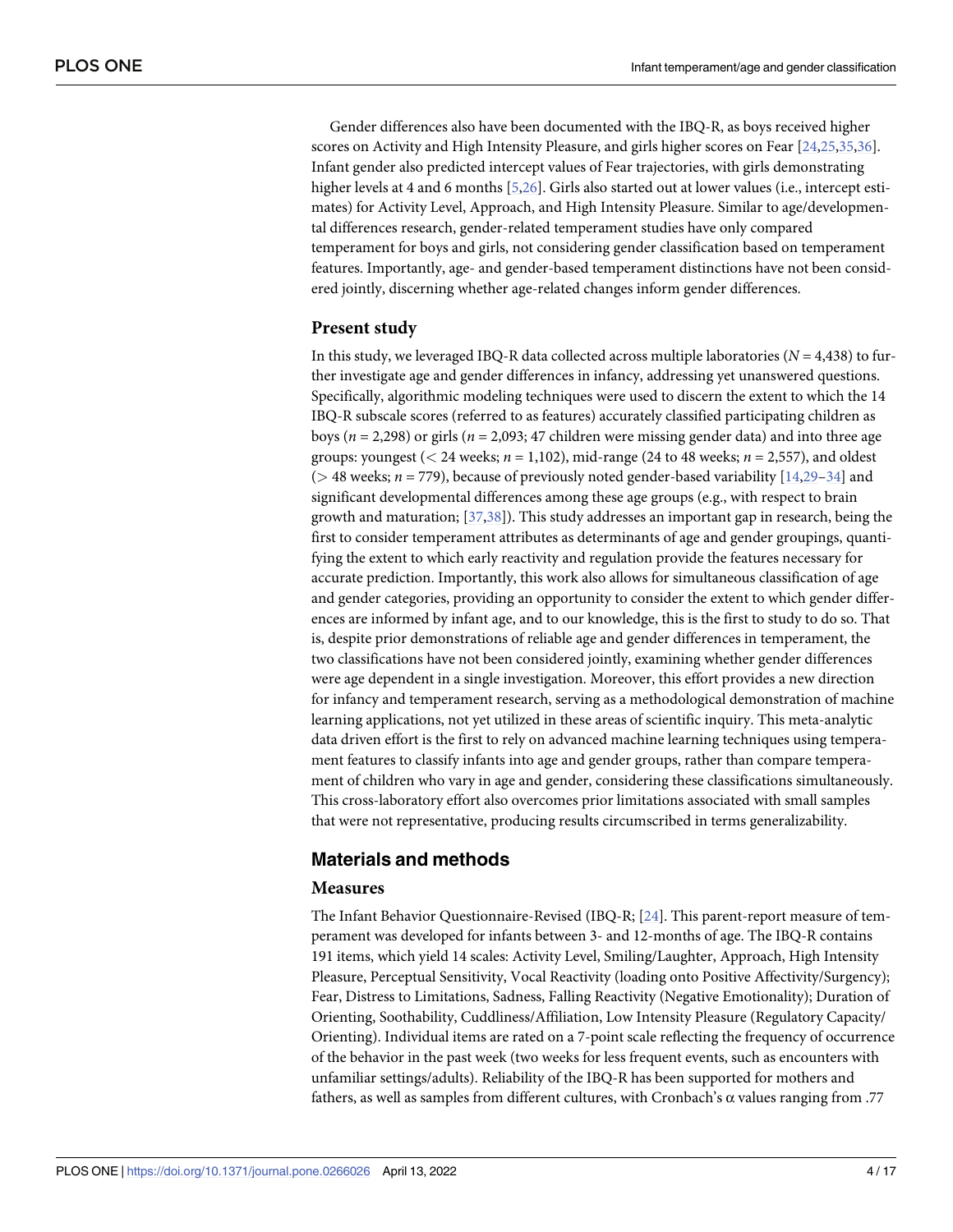<span id="page-4-0"></span>to .96 [[39–41\]](#page-14-0). Evidence supports the predictive and construct validity of IBQ-R scores [\[42–](#page-14-0) [44\]](#page-15-0). Cronbach's  $\alpha$  values for the 14 subscales included in the current analysis, derived from 29 datasets, ranged from .74 to .89 (mean  $\alpha$  = .82). These temperament features were used to classify children into gender and age categories via Machine Learning algorithms.

#### **Procedure**

Data sets  $(N = 29)$  were acquired by emailing researchers who requested the IBQ-R or published research using the instrument between 2006 and 2019. All of the researchers had received approval from their respective Human Research Protection Programs (HRPPs)/Institutional Review Boards (IRBs) prior to initiating data collection: Human Studies Committee at the Brigham and Women's Hospital in Boston, MA and the Icahn School of Medicine at Mount Sinai in New York; IRB at Boston Children's Hospital; Pennsylvania State University IRB; Rutgers-Newark IRB; Virginia Tech IRB; University of North Carolina at Greensboro IRB; Emory IRB; University of Washington IRB Committee D; Northern Illinois University IRB #1; Brown University HRPP/IRB; IRB of the University of Minnesota's Human Research Protection Program; University of Michigan Health Sciences and Behavioral Sciences IRB; Health Sciences IRB at University of Wisconsin; Harvard University Committee on the Use of Human Subjects in Research; University of California, Irvine HRPP/IRB; University of Missouri IRB; IRB of Western Kentucky University; University of North Carolina at Chapel Hill IRB; Western Washington University IRB; University of Virginia IRB for the Social and Behavioral Sciences; Wayne State University IRB; Colorado Multiple IRB; obtaining written informed consent. Contributors were asked to provide item level data from the IBQ-R as well as infant age, gender, and race. For all participants, the IBQ-R was completed by the infant's mother. See [Table](#page-5-0) 1 for a brief description of the samples.

#### **Analytic strategy**

Descriptive statistics across gender and age groups were computed first ([Table](#page-6-0) 2). We then constructed a model framework allowing us to assess the utility of fine-grained temperament dimensions with respect to gender and age classifications. This framework resulted in a total of five (5) model types, which included: 1) gender: boys vs. girls; 2) age groups: youngest (*<* 24 weeks) vs. mid-range (24 to 48 weeks) vs. oldest (*>* 48 weeks) infants; and gender by age group analyses: 3) boys vs. girls in the youngest age group; 4) boys vs. girls in the mid-range age group; 5) boys vs. girls in the oldest age group. Classification of infant gender within age groups allows us to determine if predictive strength of gender-based classification is more accurate for younger vs. older infants.

Established machine learning techniques, methodologically rigorous and shown to provide reliable/reproducible results, were used in this study (e.g., [[45,46\]](#page-15-0)). Specifically, for all models, we used repeated 10-fold cross-validation partitioning with random assignment: a training dataset including 70% of the sample, and 30% reserved as a hold-out dataset (testing) to evaluate the predictive utility of the trained models. A total of 11 different algorithms were considered for each model type, including: (1) linear discriminant analysis; (2) generalized linear modeling; (3) support vector machines; (4) K-nearest neighbor; (5) naïve bayes; (6) classification and regression trees; (7) C5.0 classification; (8) bootstrapped aggregated trees; (9) ensembled decision trees (Random Forest; [\[47,48\]](#page-15-0)); (10) gradient boosting; and (11) multiclass adaptive boosting (AdaBoost). These algorithms were chosen based on their applicability and widespread use in the classification modeling literature [\[45,46](#page-15-0)], and in order to achieve most robust and replicable results discernable across multiple modeling techniques. The aforementioned models were then compared to discern the most effective classification of infant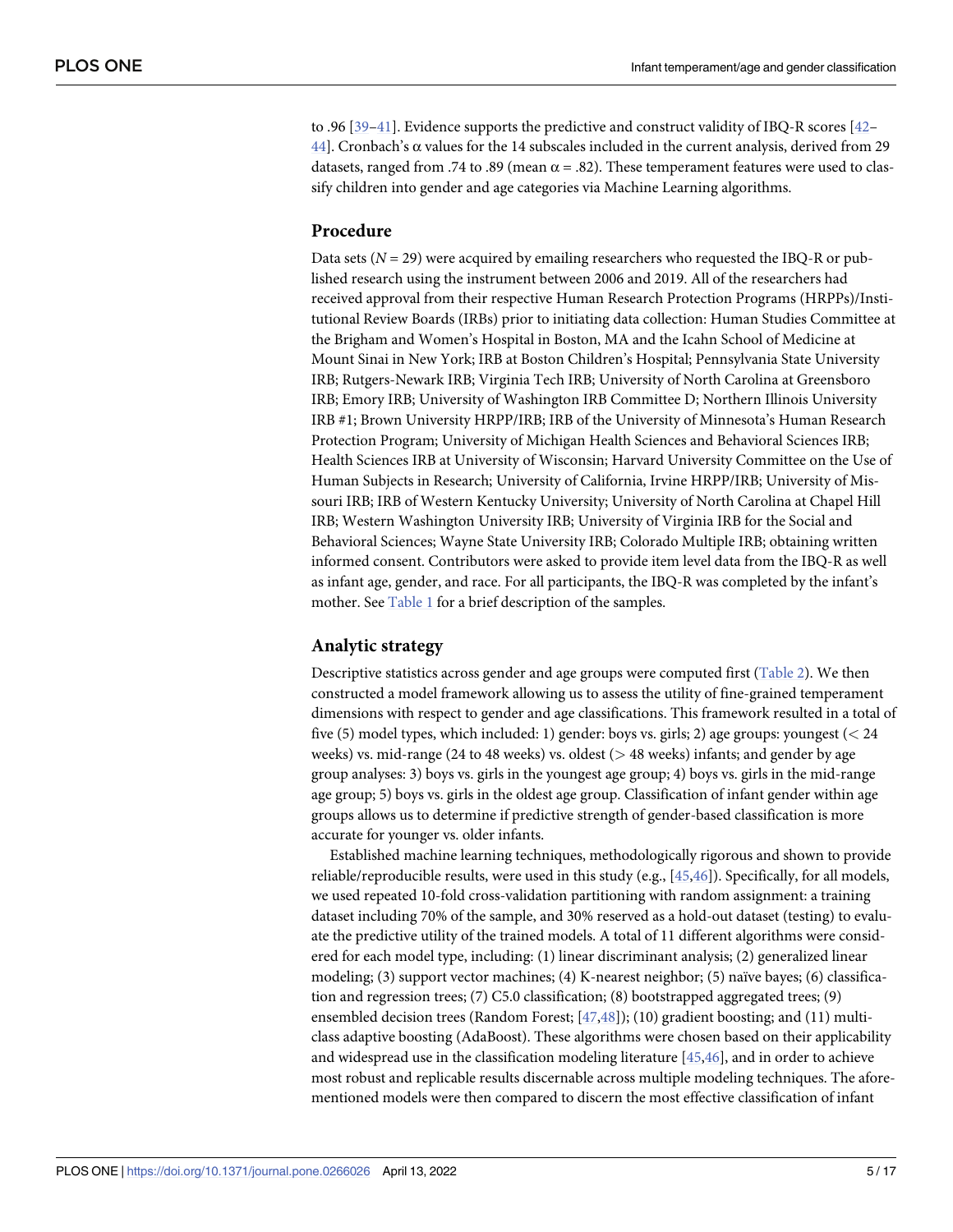#### <span id="page-5-0"></span>**[Table](#page-4-0) 1. Sample descriptions.**

| Researcher(s)                 | Sample Size<br>(N)                                      | <b>Infant Age</b><br>(Weeks)                             | Gender<br>$(%$ (% Male)      | Race<br>(% Non-<br>White)  | <b>Sample Description</b>                                                                                                        |
|-------------------------------|---------------------------------------------------------|----------------------------------------------------------|------------------------------|----------------------------|----------------------------------------------------------------------------------------------------------------------------------|
| Bosquet & Wright              | 668                                                     | 20.23-63.25                                              | 53.3                         | 71.1                       | Community sample of infants                                                                                                      |
| Gartstein                     | Study 1:387<br>Study 2: 143<br>Study 3:84<br>Study 4:67 | 15.00-52.00<br>11.00-51.00<br>11.00-54.00<br>24.00-48.00 | 50.1<br>49.7<br>94.0<br>44.8 | NA<br>11.2<br>13.1<br>10.4 | Community sample of infants                                                                                                      |
| Perez-Edgar, Buss, &<br>LoBue | Study 1: 138<br>Study 2: 267                            | 16.00-47.20<br>$12.00 - 68.18$                           | 55.0<br>46.8                 | 26.8<br>41.6               | Community sample of infants                                                                                                      |
| Bell & Calkins                | 353                                                     | 20.57-57.00                                              | 49.3                         | 23.8                       | Community sample of healthy infants                                                                                              |
| Goodman                       | Study 1:82<br>Study 2: 252                              | 12.00-52.00<br>12.00-52.00                               | 62.2<br>44.8                 | 43.9<br>27.0               | Community sample of mothers with history of major depression<br>Mothers received treatment for major depression during pregnancy |
| Spieker                       | 221                                                     | 22.00-40.00                                              | 54.8                         | 81.4                       | Mothers received mental health treatment during pregnancy                                                                        |
| Bridgett                      | 178                                                     | 16.00-48.00                                              | 47.2                         | 29.2                       | Full term, healthy infants                                                                                                       |
| Salisbury                     | 172                                                     | 23.00-32.00                                              | 51.7                         | 47.7                       | Prenatal exposure to depression, antidepressants                                                                                 |
| Mliner & Gunnar               | 158                                                     | 48.53-89.20                                              | 50.6                         | 60.8                       | Full term, healthy infants                                                                                                       |
| Muzik                         | 157                                                     | 23.27-44.40                                              | 52.2                         | 43.3                       | Mothers oversampled for trauma                                                                                                   |
| Stifter                       | 149                                                     | 24.57-57.29                                              | 53.0                         | 8.1                        | Community sample of full-term infants                                                                                            |
| Planalp                       | 148                                                     | 23.00-87.00                                              | 48.0                         | 24.3                       | Community sample of infants                                                                                                      |
| Mehr & Spelke                 | 123                                                     | 11.71-88.43                                              | 59.3                         | 32.5                       | Community sample of full-term infants                                                                                            |
| Lukowski                      | 108                                                     | 39.71-46.14                                              | 53.7                         | 38.0                       | Full term, healthy infants                                                                                                       |
| Groh                          | 91                                                      | 25.81-42.93                                              | 52.2                         | 21.1                       | Full term, healthy infants                                                                                                       |
| Lickenbrock                   | 80                                                      | 12.00-35.00                                              | 60.0                         | 15.0                       | Low-risk community sample of infants                                                                                             |
| Santelli                      | 73                                                      | 47.57-70.14                                              | 47.9                         | 32.9                       | Vaginally delivered infants exclusively breastfed until 1 month of age                                                           |
| Du Rocher Shudlich            | $73\,$                                                  | 24.80-58.80                                              | 52.1                         | 16.4                       | Parents living together since birth of child                                                                                     |
| Anzman-Frasca                 | 59                                                      | 51.00-57.00                                              | 54.2                         | 11.9                       | Full term, healthy infants (a portion of the entire sample was included in<br>this study)                                        |
| Thrasher                      | Study 1: 12<br>Study 2: 28<br>Study 3:20                | $6.33 - 8.67$<br>$6.33 - 9.10$<br>$6.80 - 9.00$          | 73.0<br>38.0<br>45.0         | NA<br>NA<br>NA             | Full term, healthy infants                                                                                                       |
| Diaz                          | 47                                                      | 40.00                                                    | 44.7                         | 23.4                       | Full term, healthy infants                                                                                                       |
| Dayton                        | 47                                                      | 16.00-31.00                                              | 42.9                         | 35.7                       | High risk sample of families (e.g., poverty, violence exposure,<br>psychopathology)                                              |
| Moding                        | 43                                                      | 26.00-102.00                                             | 41.9                         | 34.9                       | No food allergies, feeding difficulties                                                                                          |
| Jordan                        | 42                                                      | 20.00-45.00                                              | 31.0                         | 19.0                       | Full term, healthy infants                                                                                                       |

<https://doi.org/10.1371/journal.pone.0266026.t001>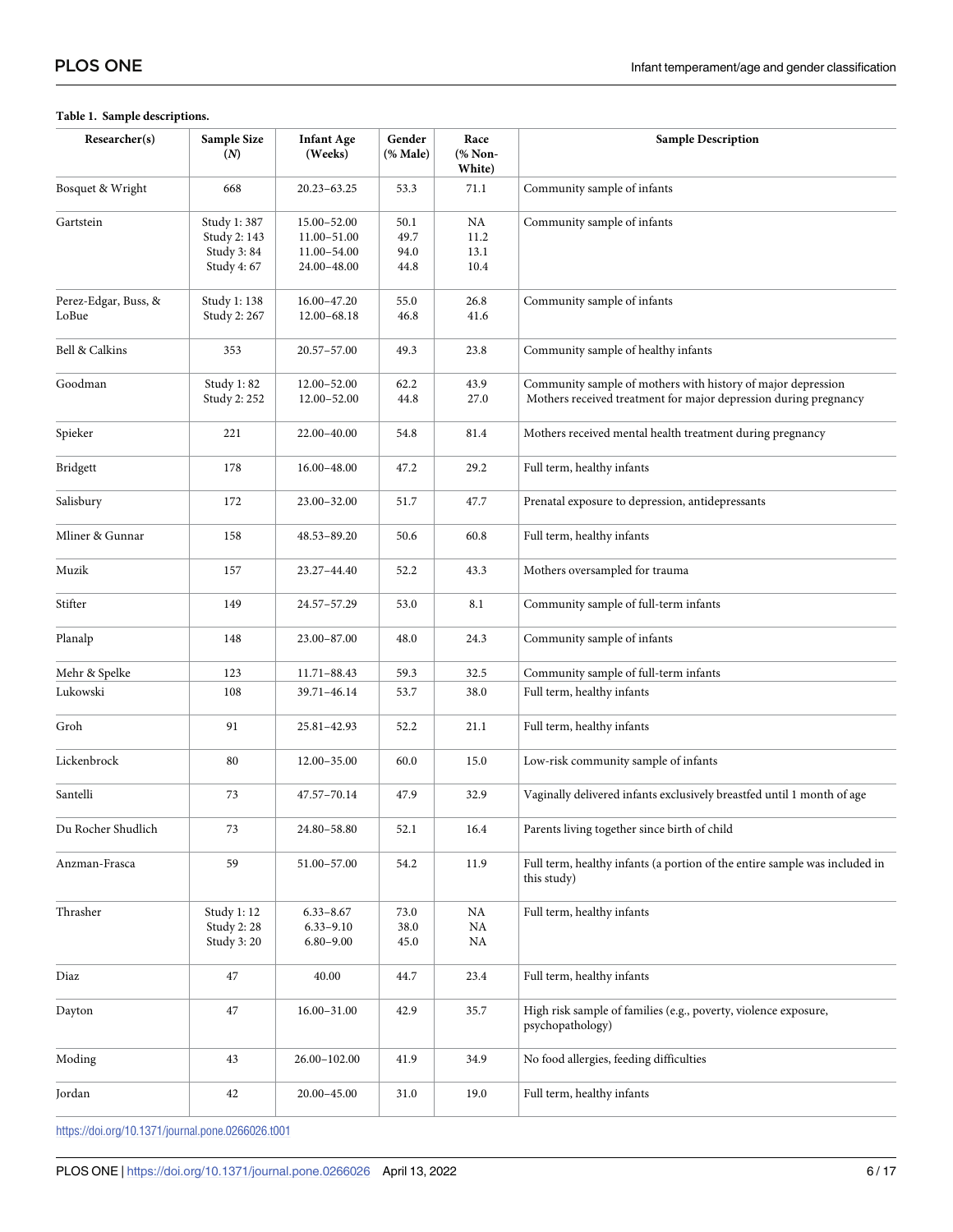| Models                         | Gender |           |               |             |           | Age Group     |                       |           |               |                          |           |               |                     |           |               |
|--------------------------------|--------|-----------|---------------|-------------|-----------|---------------|-----------------------|-----------|---------------|--------------------------|-----------|---------------|---------------------|-----------|---------------|
|                                | Girls  |           |               | <b>Boys</b> |           |               | Youngest $<$ 24 weeks |           |               | Mid-Range 24 to 48 weeks |           |               | $Oldest > 48$ weeks |           |               |
|                                | Mean   | <b>SD</b> | Range         | Mean        | <b>SD</b> | Range         | Mean                  | <b>SD</b> | Range         | Mean                     | <b>SD</b> | Range         | Mean                | <b>SD</b> | Range         |
| Activity                       | 4.25   | 1.11      | $0.33 - 6.93$ | 4.29        | 1.08      | $0.47 - 6.80$ | 4.12                  | 0.89      | $0.53 - 6.67$ | 4.29                     | 1.21      | $0.33 - 6.93$ | 4.43                | 0.87      | $0.47 - 6.87$ |
| Approach                       | 4.79   | 1.39      | $0.17 - 7.00$ | 4.84        | 1.37      | $0.17 - 7.00$ | 3.98                  | 1.50      | $0.17 - 7.00$ | 5.00                     | 1.23      | $0.33 - 7.00$ | 5.55                | 0.91      | $1.42 - 7.00$ |
| Smiling/Laughter               | 4.61   | 1.36      | $0.10 - 7.00$ | 4.63        | 1.34      | $0.10 - 7.00$ | 4.37                  | 1.15      | $0.20 - 7.00$ | 4.63                     | 1.49      | $0.10 - 7.00$ | 5.01                | 0.91      | $0.70 - 7.00$ |
| <b>High Intensity Pleasure</b> | 5.32   | 1.41      | $0.09 - 7.00$ | 5.49        | 1.38      | $0.09 - 7.00$ | 4.98                  | 1.23      | $0.55 - 7.00$ | 5.47                     | 1.53      | $0.09 - 7.00$ | 5.95                | 0.74      | $0.27 - 7.00$ |
| Perceptual Sensitivity         | 3.27   | 1.35      | $0.08 - 6.83$ | 3.33        | 1.36      | $0.17 - 7.00$ | 2.89                  | 1.25      | $0.17 - 7.00$ | 3.38                     | 1.40      | $0.08 - 7.00$ | 3.71                | 1.18      | $0.42 - 6.83$ |
| Vocal Reactivity               | 4.42   | 1.38      | $0.08 - 7.00$ | 4.41        | 1.35      | $0.17 - 7.00$ | 3.92                  | 1.10      | $0.33 - 7.00$ | 4.43                     | 1.47      | $0.08 - 7.00$ | 5.22                | 0.89      | $1.00 - 7.00$ |
| Distress to Limitations        | 3.46   | 0.90      | $0.69 - 6.31$ | 3.56        | 0.92      | $0.19 - 6.38$ | 3.27                  | 0.83      | $0.19 - 6.25$ | 3.55                     | 0.91      | $0.56 - 6.31$ | 3.71                | 0.95      | $0.25 - 6.38$ |
| Fear                           | 2.51   | 1.07      | $0.19 - 6.44$ | 2.28        | 0.95      | $0.06 - 6.69$ | 2.05                  | 0.90      | $0.31 - 6.25$ | 2.43                     | 1.02      | $0.19 - 6.44$ | 2.74                | 1.02      | $0.06 - 6.69$ |
| <b>Falling Reactivity</b>      | 4.57   | 1.20      | $0.23 - 6.92$ | 4.50        | 1.19      | $0.08 - 7.00$ | 4.63                  | 1.07      | $1.08 - 7.00$ | 4.62                     | 1.03      | $1.15 - 7.00$ | 4.13                | 1.67      | $0.08 - 6.92$ |
| Sadness                        | 2.97   | 0.98      | $0.14 - 6.29$ | 3.03        | 0.96      | $0.14 - 5.79$ | 2.91                  | 0.99      | $0.36 - 6.29$ | 3.01                     | 0.98      | $0.14 - 6.21$ | 3.10                | 0.89      | $0.14 - 5.79$ |
| Cuddliness                     | 5.12   | 1.11      | $0.53 - 7.00$ | 5.08        | 1.13      | $0.29 - 7.00$ | 5.39                  | 1.13      | $0.76 - 7.00$ | 5.03                     | 1.12      | $0.29 - 7.00$ | 4.87                | 0.97      | $0.41 - 6.82$ |
| Duration of Orienting          | 3.69   | 1.16      | $0.17 - 7.00$ | 3.69        | 1.13      | $0.25 - 7.00$ | 3.62                  | 1.19      | $0.08 - 7.00$ | 3.73                     | 1.16      | $0.17 - 7.00$ | 3.63                | 1.01      | $0.92 - 6.83$ |
| Low Intensity Pleasure         | 4.79   | 1.07      | $0.69 - 7.00$ | 4.72        | 1.06      | $1.23 - 7.00$ | 4.74                  | 1.12      | $0.69 - 7.00$ | 4.82                     | 1.05      | $1.23 - 7.00$ | 4.52                | 0.98      | $1.77 - 7.00$ |
| Soothability                   | 4.64   | 1.07      | $0.50 - 7.00$ | 4.58        | 1.12      | $0.39 - 7.00$ | 5.39                  | 1.13      | $0.76 - 7.00$ | 4.62                     | 1.13      | $0.50 - 7.00$ | 4.66                | 1.09      | $0.94 - 7.00$ |

<span id="page-6-0"></span>**[Table](#page-4-0) 2. Descriptive statistics for the temperament subscales by gender and age group.**

<https://doi.org/10.1371/journal.pone.0266026.t002>

gender and age with temperament features based on misclassification rates, Cohen's kappa coefficients, and sensitivity and specificity via the area under the curve (AUC) from Receiver Operator Curves (ROC), considered as indicators of predictive accuracy.

Misclassification provides a simplistic posterior assessment of model classification based on contingency tables and is often used for initial classification and model accuracy evaluation. Accuracy indicators, reported herein, represent the inverse of misclassification rates. Cohen's kappa coefficient assesses reliability of categorization, which incorporates chance agreement, is normalized, and can range from -1 to 1. Kappa values will typically be lower than overall misclassification indictors, as it represents a more conservative estimate given its assessment of accuracy compared to random assignment. The area under an ROC curve (area under the curve, or AUC) is a third metric used to evaluate the accuracy of binary classifiers, which encapsulates both Type I and Type II errors [[49](#page-15-0)]. However, ROC-AUC is limited insofar as it does not take predicted probability values and goodness of fit of evaluated models into account. While all three indicators provide unique assessments of classification accuracy, overall misclassification rate (or, inversely, accuracy) is the most broadly used metric for classification evaluation [\[50\]](#page-15-0). For all of the model classification indices, higher values (i.e., closer to 1) can be considered superior, indicative of more optimal performance.

#### **Results**

Overall, classification accuracy was superior for age relative to gender categories, based on misclassification rates (i.e., accuracy indicators), Kappa, and area under the curve (AUC) indicators ([Table](#page-7-0) 3A).

Specifically, across all algorithmic models, age-based classification outperformed genderbased classification for all classification outcomes.

Gender classification was performed within the three infant age groups next [\(Table](#page-7-0) 3B), with classification effectiveness for gender generally superior in the oldest age group (*>* 48 weeks). That is, oldest age group classification models consistently outperformed others based on the AUC, and this was the case for the majority of classification algorithms with respect to accuracy and Kappa indicators. Next, we focused on the AUC, especially informative in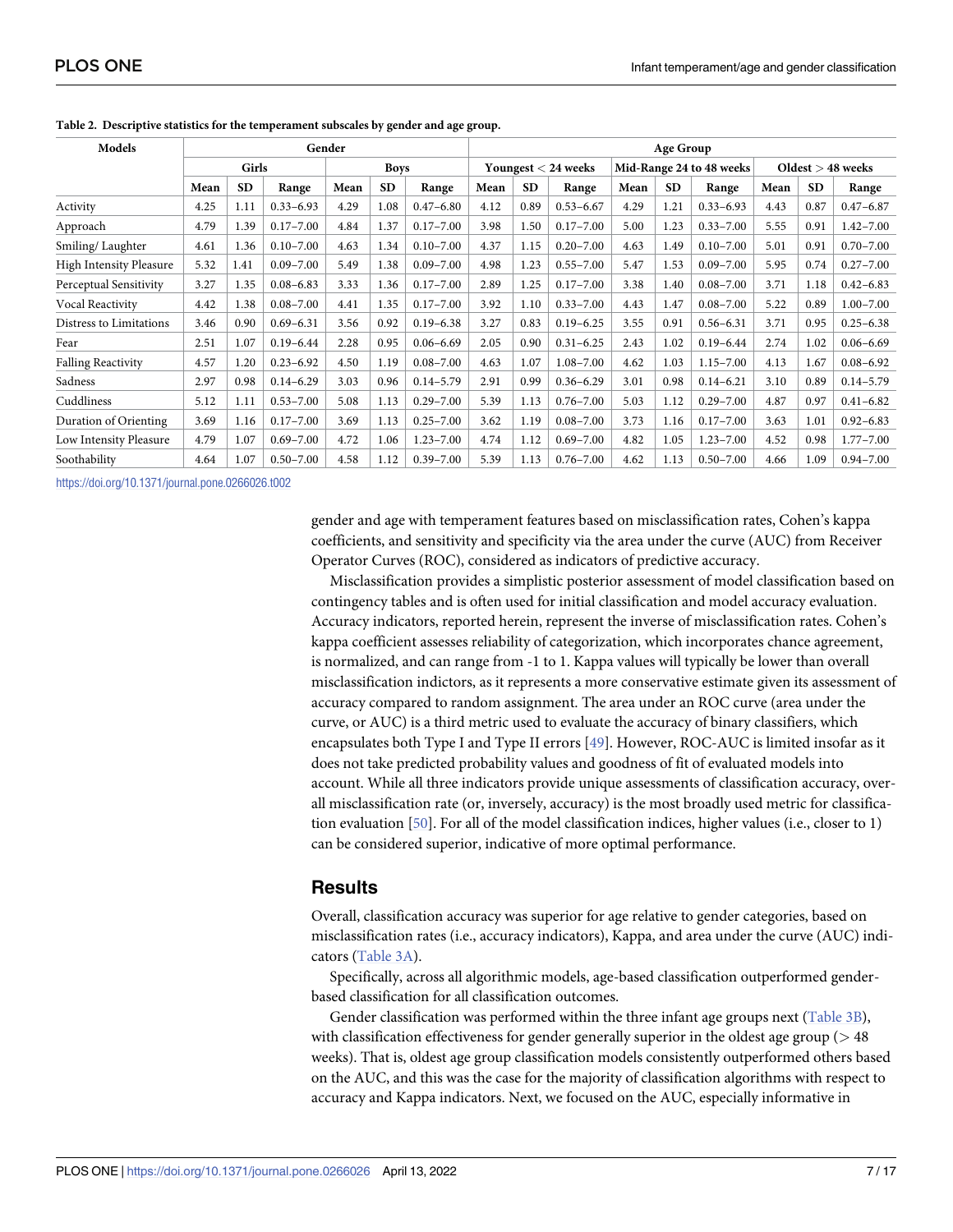|                                            |          | Gender Classification: boys vs. girls |            |          | Age Classification: youngest (age $<$ 24 weeks) vs.<br>mid-range (age 24 to 48 weeks) vs. oldest (age $>$ 48<br>weeks) |         |  |  |  |
|--------------------------------------------|----------|---------------------------------------|------------|----------|------------------------------------------------------------------------------------------------------------------------|---------|--|--|--|
| Models                                     | Accuracy | Kappa                                 | <b>AUC</b> | Accuracy | Kappa                                                                                                                  | $AUC^*$ |  |  |  |
| Linear Discriminant Analysis               | .558     | .162                                  | .422       | .641     | .284                                                                                                                   | .517    |  |  |  |
| Generalized Linear Modeling                | .569     | .153                                  | .485       | .630     | .295                                                                                                                   | .526    |  |  |  |
| <b>Support Vector Machines</b>             | .559     | .169                                  | .432       | .637     | .308                                                                                                                   | .517    |  |  |  |
| K-Nearest Neighbor                         | .556     | .084                                  | .471       | .650     | .271                                                                                                                   | .529    |  |  |  |
| Naïve Bayes                                | .577     | .094                                  | .451       | .634     | .272                                                                                                                   | .512    |  |  |  |
| <b>Classification and Regression Trees</b> | .565     | .099                                  | .424       | .645     | .240                                                                                                                   | .514    |  |  |  |
| C5.0 Classification                        | .575     | .099                                  | .422       | .625     | .272                                                                                                                   | .538    |  |  |  |
| Bootstrapped Aggregated Trees              | .580     | .099                                  | .422       | .640     | .274                                                                                                                   | .535    |  |  |  |
| Ensembled Decision Trees (Random Forest)   | .580     | .133                                  | .485       | .641     | .289                                                                                                                   | .535    |  |  |  |
| <b>Gradient Boosting</b>                   | .556     | .157                                  | .432       | .631     | .306                                                                                                                   | .522    |  |  |  |
| Multi-class Adaptive Boosting (AdaBoost)   | .558     | .141                                  | .471       | .641     | .241                                                                                                                   | .517    |  |  |  |

#### <span id="page-7-0"></span>[Table](#page-6-0) 3A. Classification effectiveness indicators across machine learning algorithms: Gender and age-based classification with temperament features.

�AUC for Age Classification analysis represents a multiclass ROC indicator, based on 3 groups.

<https://doi.org/10.1371/journal.pone.0266026.t003>

|  | Table 3B. Classification effectiveness indicators across machine learning algorithms: Gender by age with temperament features. |
|--|--------------------------------------------------------------------------------------------------------------------------------|
|  |                                                                                                                                |

|                                            |          | Age Group 1 ( $<$ 24 weeks; $n = 1,102$ ) |            |          | Age Group 2 (24 to 48 weeks;<br>$n = 2,557$ |            |          | Age Group 3 ( $>$ 48 weeks; <i>n</i> = 779) |            |  |
|--------------------------------------------|----------|-------------------------------------------|------------|----------|---------------------------------------------|------------|----------|---------------------------------------------|------------|--|
| Models                                     | Accuracy | Kappa                                     | <b>AUC</b> | Accuracy | Kappa                                       | <b>AUC</b> | Accuracy | Kappa                                       | <b>AUC</b> |  |
| Linear Discriminant Analysis               | .563     | .164                                      | .404       | .557     | .148                                        | .429       | .527     | .152                                        | .452       |  |
| Generalized Linear Modeling                | .549     | .154                                      | .407       | .551     | .147                                        | .436       | .574     | .112                                        | .501       |  |
| <b>Support Vector Machines</b>             | .530     | .185                                      | .439       | .559     | .130                                        | .463       | .608     | .093                                        | .525       |  |
| K-Nearest Neighbor                         | .569     | .066                                      | .427       | .558     | .098                                        | .450       | .589     | .138                                        | .570       |  |
| Naïve Bayes                                | .594     | .117                                      | .455       | .556     | .087                                        | .436       | .572     | .194                                        | .542       |  |
| <b>Classification and Regression Trees</b> | .536     | .075                                      | .437       | .548     | .075                                        | .471       | .546     | .133                                        | .536       |  |
| C5.0 Classification                        | .567     | .087                                      | .457       | .573     | .112                                        | .436       | .571     | .159                                        | .487       |  |
| Bootstrapped Aggregated Trees              | .572     | .092                                      | .410       | .568     | .060                                        | .422       | .618     | .093                                        | .565       |  |
| Ensembled Decision Trees (Random Forest)   | .577     | .105                                      | .386       | .559     | .109                                        | .451       | .584     | .138                                        | .552       |  |
| Gradient Boosting Method                   | .540     | .123                                      | .395       | .567     | .155                                        | .405       | .540     | .214                                        | .576       |  |
| Multi-class Adaptive Boosting (AdaBoost)   | .563     | .119                                      | .404       | .557     | .131                                        | .429       | .527     | .100                                        | .452       |  |

<https://doi.org/10.1371/journal.pone.0266026.t004>

capturing differences for gender classification models across age groups because of its longstanding widespread use for comparative purposes in the machine learning classification literature  $[51]$  and visualization capabilities (Figs  $1-3$  $1-3$ ). AUC gender classification indicators were superior for the oldest age group, yielding higher values across different algorithmic models, illustrated in [Fig](#page-9-0) 3.

#### **Discussion**

We set out to leverage existing IBQ-R datasets from multiple laboratories ( $N = 4,438$ ) to address an important gap in research by investigating age and gender classifications in early childhood, and overcoming limitations of the published studies such as small sample sizes that cannot be considered representative or provide widely generalizable results. Relying on algorithmic modeling techniques, 14 IBQ-R subscale scores served as features used to classify participating children as boys ( $n = 2,298$ ) and girls ( $n = 2,093$ ), and into three age groups: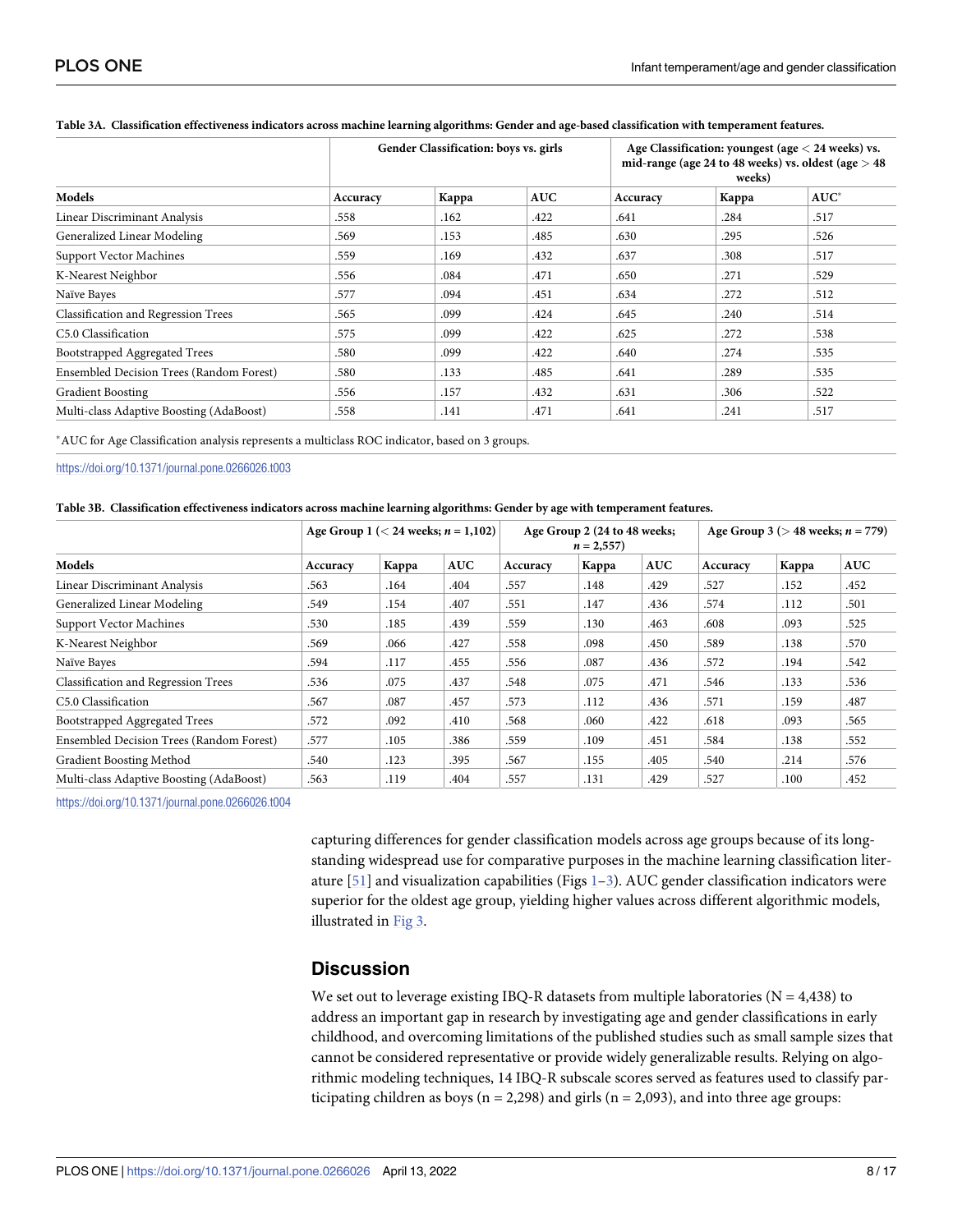<span id="page-8-0"></span>

ROC Curve: Gender vs. Temperament: Age Group 1

**[Fig](#page-7-0) 1. Note: lda—Linear Discriminant Analysis; glm—Generalized Linear Modeling; svm—Support Vector Machines; knn—K-Nearest Neighbor; nb—Naïve Bayes; cart—Classification and Regression Trees; c50—C5.0 Classification; treebag—Bootstrapped Aggregated Trees; rf—Ensembled Decision Trees (Random Forest); gbm— Gradient Boosting Method; adabag—Multi-class Adaptive Boosting (AdaBoost).**

<https://doi.org/10.1371/journal.pone.0266026.g001>

youngest (*<* 24 weeks; n = 1,102), mid-range (24 to 48 weeks; n = 2,557), and oldest (*>* 48 weeks;  $n = 779$ ). Importantly, this approach allowed us to simultaneously classify infants into age and gender categories, providing an opportunity for the first time to consider the extent to which gender differences are informed by infant age. This study also makes an important contribution to the literature as a novel methodological demonstration. That is, the present



**Fig 2. Note: lda—Linear Discriminant Analysis; glm—Generalized Linear Modeling; svm—Support Vector Machines; knn—K-Nearest Neighbor; nb—Naïve Bayes; cart—Classification and Regression Trees; c50—C5.0 Classification; treebag—Bootstrapped Aggregated Trees; rf—Ensembled Decision Trees (Random Forest); gbm— Gradient Boosting Method; adabag—Multi-class Adaptive Boosting (AdaBoost).**

<https://doi.org/10.1371/journal.pone.0266026.g002>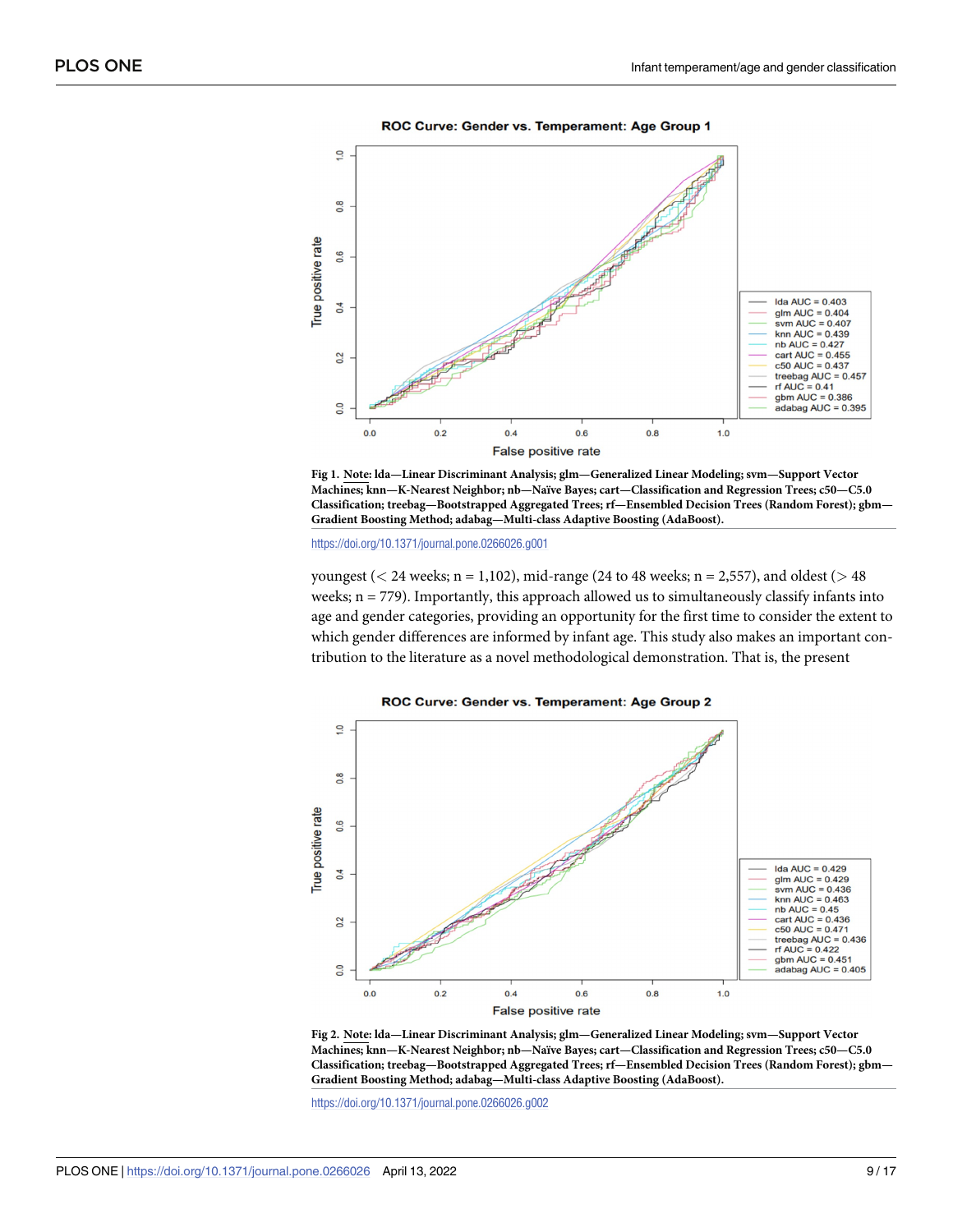<span id="page-9-0"></span>

ROC Curve: Gender vs. Temperament: Age Group 3

**[Fig](#page-7-0) 3. Note: lda—Linear Discriminant Analysis; glm—Generalized Linear Modeling; svm—Support Vector Machines; knn—K-Nearest Neighbor; nb—Naïve Bayes; cart—Classification and Regression Trees; c50—C5.0 Classification; treebag—Bootstrapped Aggregated Trees; rf—Ensembled Decision Trees (Random Forest); gbm— Gradient Boosting Method; adabag—Multi-class Adaptive Boosting (AdaBoost).**

#### <https://doi.org/10.1371/journal.pone.0266026.g003>

application of machine learning algorithms provides a new direction for infancy and temperament research, as well as meta-analytic investigations more broadly.

Results based on accuracy indicators (the inverse of misclassification rates), Cohen's kappa coefficients, and AUC (incorporating sensitivity and specificity parameters) demonstrated that temperament features provided superior classification of age groups relative to gender, which is consistent with the existing literature insofar as age effects have generally been more robust (e.g., not dependent on methodology; [\[5,](#page-13-0)[26,](#page-14-0)[52](#page-15-0)]). As noted, gender differences in infancy have been largely limited to activity level and fear/behavioral inhibition, with higher activity level and approach reported for boys [\[29,30](#page-14-0)] and greater fear/behavioral inhibition for girls [\[14](#page-13-0)[,25,31](#page-14-0),[35,36\]](#page-14-0). These gender differences are somewhat controversial due to a lack of consensus regarding their origin (i.e., biologically based or largely a function of socialization; [\[53\]](#page-15-0)) and questions regarding the role of parental expectations. That is, parents could rate boys and girls differently not due to actual variability in behavior but as a function of their own culturally influenced ideas about what is typical behavior in boys vs. girls. This explanation cannot be ruled out completely, although existing research suggests that gender differences are not entirely dependent on methodology (i.e., have been identified via behavioral observations along with parent report; [\[33,](#page-14-0)[52](#page-15-0)]).

Importantly, gender classification by age groups results suggest this is most effective for the oldest age group, in line with the literature that indicates gender differences in temperament attributes become more pronounced with age [[54](#page-15-0)]. Although a number of factors could be contributing to this pattern of results—accentuated gender differences in temperament with increasing age, and, conversely more accurate classification of gender with temperament features for oldest participants—socialization is often described as critical among these. The primary mechanism invoked in such explanations involves the infants' interactional history, and is consistent with literature that indicates mothers respond differently to their sons and daughters [\[55–59](#page-15-0)], presenting with different affordances as social interaction partners (e.g., [\[60\]](#page-15-0)). Over time, such differences could result in divergent trajectories with respect to temperament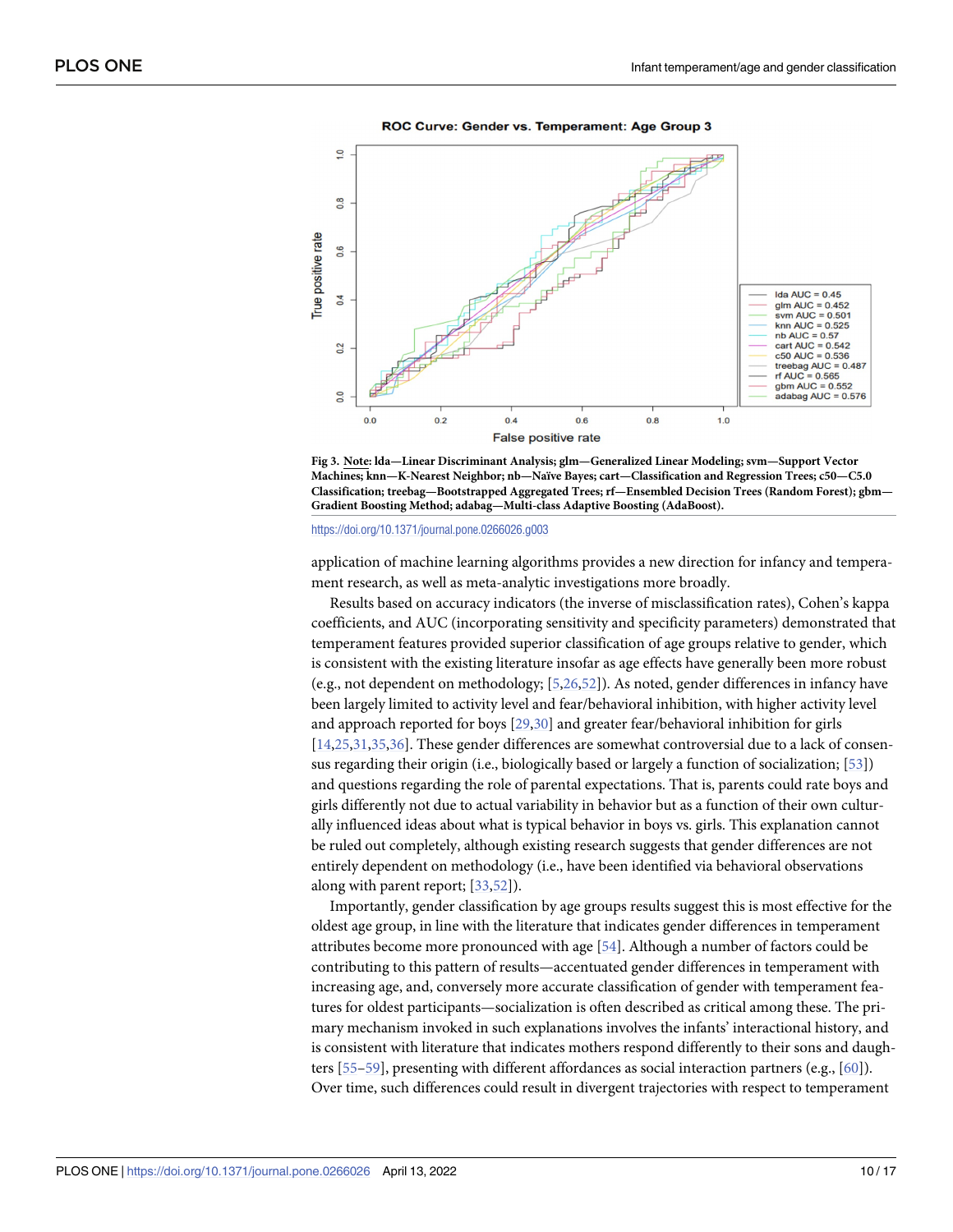<span id="page-10-0"></span>due to differences in socialization goals/approaches for boys vs. girls. Specifically, parents may prioritize relationship orientation for daughters, but competence and autonomy for sons [\[61–](#page-15-0) [63\]](#page-15-0). These and other socialization-related pathways may be responsible for the stronger temperament-based classification of boys and girls later in infancy observed herein.

At the same time, gender is viewed as a marker for a host of sex-linked distinctions in physiological processes. For example, prenatal exposure to high levels of androgen is predictive of later behavior problems, primarily of the externalizing type (e.g., ADHD; [\[64\]](#page-15-0)), and used to explain early vulnerability observed in boys with respect to this set of problems [[65](#page-15-0)]. Postpartum biological effects are also possible, for example via testosterone increases for boys in infancy, referred to as "mini-puberty," peaking by the second month and returning to baseline at about 6 months [[66](#page-15-0)]. Sex-linked differentiation in brain structures and functions occurs with maturation, resulting in greater discrepancies with age. For example, Goldstein et al. [[67](#page-15-0)] reported that the amygdala tends to be larger in males and the hippocampus larger in females (see Hines [[68](#page-15-0)] for a related review).

Follow-up analyses outlining feature importance for classification models were performed for the Ensembled Decision Trees (Random Forest) to further interpretation of the observed results. Random Forest methods provide an effective mechanism for feature selection and importance using tree-based mechanisms to rank node classification via the mean decrease in gini impurity, i.e., the probability that a random sample in a particular tree node would be mislabeled using the distribution of the node sample, averaged across all trees [\[69\]](#page-16-0). Figures provided in Supplemental Materials  $(S1 - S3$  Figs) demonstrate that while Fear was the most important feature in distinguishing boys and girls for the youngest and mid-range age group, for oldest infants, low intensity pleasure was most influential. In fact, for youngest infants ([S3](#page-11-0) [Fig\)](#page-11-0), all three distress-related scales (Fear, Distress to Limitations, Sadness) were of primary importance in classifying infants accurately by gender via the Random Forest algorithm. Positive emotionality and regulatory dimensions of temperament (e.g., Falling Reactivity, Approach) begin to take on greater importance for mid-range and oldest infants. Notably, certain temperament features detracted from model accuracy in classifying infants by gender (i.e., associated with lowest negative importance values), particularly Cuddliness, Vocal Reactivity, and Smiling and Laughter in the youngest age group and Smiling and Laughter, Perceptual Sensitivity, and Activity in the oldest age group. These results identify the temperament attributes that did not differentiate boys and girls effectively, and it is of interest that the list of these poorly differentiating features varied by age. When the most important features were considered for age classification and gender classification models only, Fear again emerged as the critical dimension, which is in line with the extensive literature documenting the developmental progression as well as gender differences for this domain of temperament [\[2,13,14,](#page-13-0)[26](#page-14-0),[54](#page-15-0)].

This work is not without limitations, chief among these our reliance on a single method (i.e., parent report) in the assessment of infant temperament. Future studies should aggregate datasets providing different sources of information, including behavioral observations and physiological measures, such as cortisol reactivity, heart rate variability/respiratory sinus arrhythmia, and/or frontal alpha asymmetry ascertained via electroencephalogram (EEG) recordings. In addition, the outcomes examined in this study were limited to child gender and age. Future studies with older children should conduct classification analyses with additional dependent variables, particularly symptom and disorder classifications (e.g., clinical/subclinical/asymptomatic ADHD). It should be noted that we did not consider classification based on race/ethnicity because of a far more limited literature suggesting these differences can be discerned on the basis of temperament, and future research should examine related models, as relevant studies accumulate. Finally, the present modeling approach could be extended and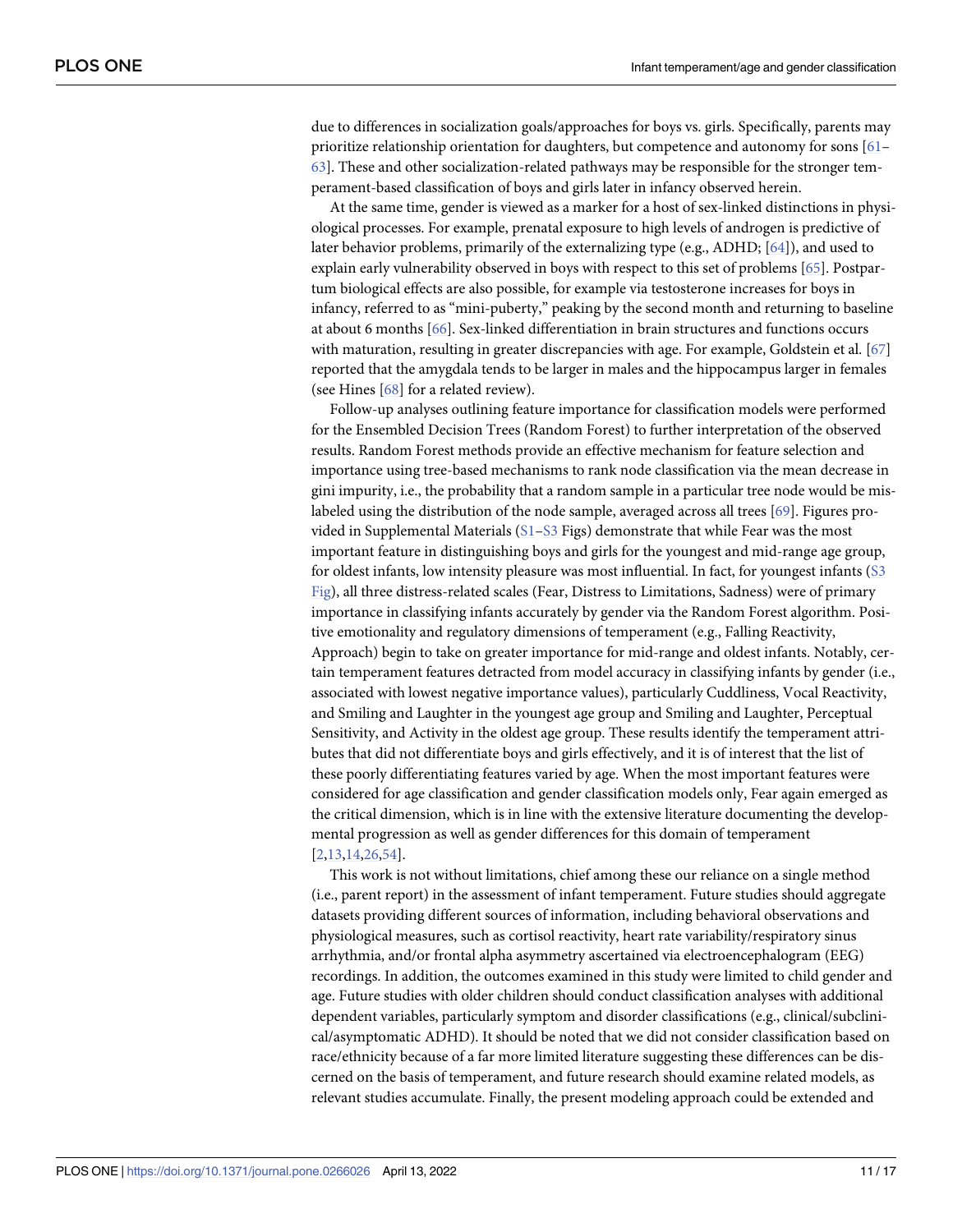<span id="page-11-0"></span>potentially improved by applying ensembling modeling approaches (i.e., using multiple algorithms simultaneously), as opposed to relying on singular modeling frameworks.

This study underscores the importance of meta-analytic investigations and cross-laboratory collaborations, providing illusive answers to questions, such as those related to intersections of gender and age in temperament development, that have not been previously addressed. Because of the large cross-laboratory sample included herein, this study provides most optimal comparative data for the IBQ-R [\(Table](#page-6-0) 2), which has emerged as a widely used infant temperament assessment tool. Importantly, the present investigation serves as a methodological illustration for application of machine learning techniques in infancy and temperament research, as well as developmental science more broadly. Given the propensity for differing algorithmic methods to have strengths and weaknesses that may bias predictive outcomes and classification accuracy, we selected 11 established algorithmic modeling and classification techniques to quantify the most robust outcomes, simultaneously demonstrating the viability of machine learning approaches in this area of scientific inquiry. Results of this study make an important contribution to developmental temperament research, demonstrating effective age group classification on the basis of fine-grained temperament features, and indicating more effective gender classification for the older age group, with multiple implications for future mechanistic research examining potential socialization and biological contributors.

## **Supporting information**

**S1 [Fig](http://www.plosone.org/article/fetchSingleRepresentation.action?uri=info:doi/10.1371/journal.pone.0266026.s001). Note.** DL–distress to limitations; Sad–sadness; PS–perceptual sensitivity; App– approach; Fall–falling reactivity; DO–duration of orienting; HP–high intensity pleasure; LP– low intensity pleasure; Act–activity level; Sooth–soothability; SL–smiling and laughter; VR– vocal reactivity; Cud–cuddliness. (TIF)

**S2 [Fig](http://www.plosone.org/article/fetchSingleRepresentation.action?uri=info:doi/10.1371/journal.pone.0266026.s002). Note.** Fall–falling reactivity; HP–high intensity pleasure; LP–low intensity pleasure; Sad–sadness; VR–vocal reactivity; App–approach; DL–distress to limitations; SL–smiling and laughter; PS–perceptual sensitivity; DO–duration of orienting; Sooth–soothability; Cud–cuddliness; Act–activity level.

(TIF)

**S3 [Fig](http://www.plosone.org/article/fetchSingleRepresentation.action?uri=info:doi/10.1371/journal.pone.0266026.s003). Note.** LP–low intensity pleasure; App–approach; VR–vocal reactivity; Fall–falling reactivity; Sad–sadness; DL–distress to limitations; Cud–cuddliness; DO–duration of orienting; Sooth–soothability; HP–high intensity pleasure; Act–activity level; PS–perceptual sensitivity; SL–smiling and laughter.

(TIF)

#### **Author Contributions**

**Conceptualization:** Maria A. Gartstein, D. Erich Seamon, Jennifer A. Mattera, Samuel A. Mehr.

**Data curation:** Maria A. Gartstein, Jennifer A. Mattera, Michelle Bosquet Enlow, Rosalind J. Wright, Koraly Perez-Edgar, Kristin A. Buss, Vanessa LoBue, Martha Ann Bell, Sherryl H. Goodman, Susan Spieker, David J. Bridgett, Amy L. Salisbury, Megan R. Gunnar, Shanna B. Mliner, Maria Muzik, Cynthia A. Stifter, Elizabeth M. Planalp, Samuel A. Mehr, Elizabeth S. Spelke, Angela F. Lukowski, Ashley M. Groh, Diane M. Lickenbrock, Rebecca Santelli, Tina Du Rocher Schudlich, Stephanie Anzman-Frasca, Catherine Thrasher, Anjolii Diaz, Carolyn Dayton, Kameron J. Moding, Evan M. Jordan.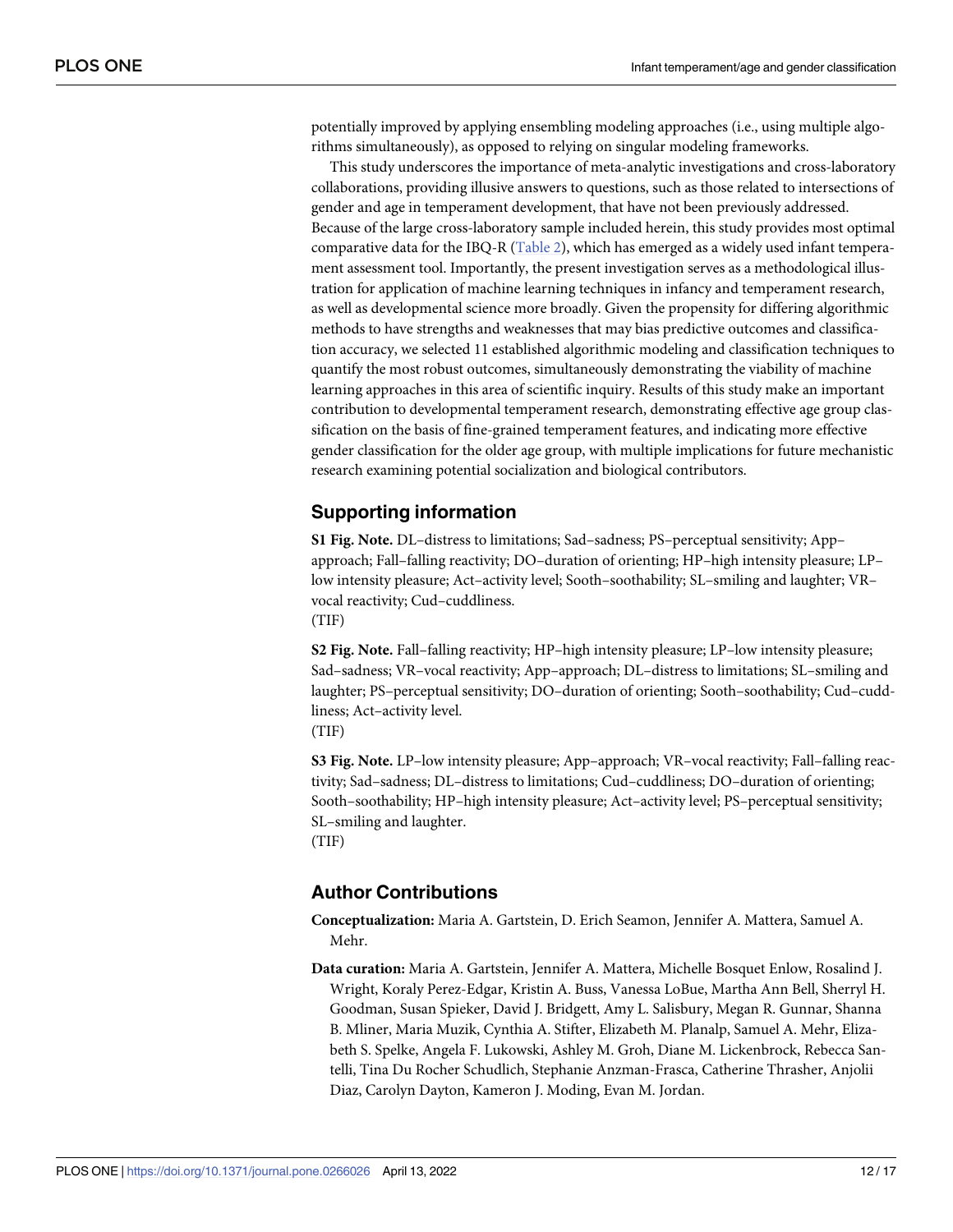**Formal analysis:** D. Erich Seamon.

- **Funding acquisition:** Michelle Bosquet Enlow, Rosalind J. Wright, Koraly Perez-Edgar, Kristin A. Buss, Vanessa LoBue, Martha Ann Bell, Sherryl H. Goodman, Susan Spieker, David J. Bridgett, Amy L. Salisbury, Megan R. Gunnar, Maria Muzik, Cynthia A. Stifter, Elizabeth M. Planalp, Samuel A. Mehr, Elizabeth S. Spelke, Angela F. Lukowski, Ashley M. Groh, Diane M. Lickenbrock, Rebecca Santelli, Tina Du Rocher Schudlich, Stephanie Anzman-Frasca, Catherine Thrasher, Anjolii Diaz, Carolyn Dayton, Kameron J. Moding, Evan M. Jordan.
- **Investigation:** Maria A. Gartstein, Michelle Bosquet Enlow, Rosalind J. Wright, Koraly Perez-Edgar, Kristin A. Buss, Vanessa LoBue, Martha Ann Bell, Sherryl H. Goodman, Susan Spieker, David J. Bridgett, Amy L. Salisbury, Megan R. Gunnar, Shanna B. Mliner, Maria Muzik, Cynthia A. Stifter, Elizabeth M. Planalp, Samuel A. Mehr, Elizabeth S. Spelke, Angela F. Lukowski, Ashley M. Groh, Diane M. Lickenbrock, Rebecca Santelli, Tina Du Rocher Schudlich, Stephanie Anzman-Frasca, Catherine Thrasher, Anjolii Diaz, Carolyn Dayton, Kameron J. Moding, Evan M. Jordan.
- **Methodology:** Maria A. Gartstein, D. Erich Seamon, Jennifer A. Mattera, Michelle Bosquet Enlow, Rosalind J. Wright, Koraly Perez-Edgar, Kristin A. Buss, Vanessa LoBue, Martha Ann Bell, Sherryl H. Goodman, Susan Spieker, David J. Bridgett, Amy L. Salisbury, Megan R. Gunnar, Maria Muzik, Cynthia A. Stifter, Elizabeth M. Planalp, Samuel A. Mehr, Elizabeth S. Spelke, Angela F. Lukowski, Ashley M. Groh, Diane M. Lickenbrock, Rebecca Santelli, Tina Du Rocher Schudlich, Stephanie Anzman-Frasca, Catherine Thrasher, Anjolii Diaz, Carolyn Dayton, Kameron J. Moding, Evan M. Jordan.
- **Project administration:** Maria A. Gartstein, Jennifer A. Mattera, Michelle Bosquet Enlow, Rosalind J. Wright, Koraly Perez-Edgar, Kristin A. Buss, Vanessa LoBue, Martha Ann Bell, Sherryl H. Goodman, Susan Spieker, David J. Bridgett, Amy L. Salisbury, Megan R. Gunnar, Shanna B. Mliner, Maria Muzik, Cynthia A. Stifter, Elizabeth M. Planalp, Samuel A. Mehr, Elizabeth S. Spelke, Angela F. Lukowski, Ashley M. Groh, Diane M. Lickenbrock, Rebecca Santelli, Tina Du Rocher Schudlich, Stephanie Anzman-Frasca, Catherine Thrasher, Anjolii Diaz, Carolyn Dayton, Kameron J. Moding, Evan M. Jordan.
- **Resources:** Michelle Bosquet Enlow, Rosalind J. Wright, Koraly Perez-Edgar, Martha Ann Bell, Sherryl H. Goodman, Susan Spieker, David J. Bridgett, Amy L. Salisbury, Megan R. Gunnar, Maria Muzik, Elizabeth M. Planalp, Samuel A. Mehr, Elizabeth S. Spelke, Angela F. Lukowski, Ashley M. Groh, Diane M. Lickenbrock, Rebecca Santelli, Tina Du Rocher Schudlich, Stephanie Anzman-Frasca, Catherine Thrasher, Anjolii Diaz, Carolyn Dayton, Kameron J. Moding, Evan M. Jordan.
- **Software:** D. Erich Seamon.

**Visualization:** D. Erich Seamon.

**Writing – original draft:** Maria A. Gartstein, D. Erich Seamon, Jennifer A. Mattera, Michelle Bosquet Enlow, Rosalind J. Wright, Koraly Perez-Edgar, Kristin A. Buss, Vanessa LoBue, Martha Ann Bell, Sherryl H. Goodman, Susan Spieker, David J. Bridgett, Amy L. Salisbury, Megan R. Gunnar, Shanna B. Mliner, Maria Muzik, Cynthia A. Stifter, Elizabeth M. Planalp, Samuel A. Mehr, Elizabeth S. Spelke, Angela F. Lukowski, Ashley M. Groh, Diane M. Lickenbrock, Rebecca Santelli, Tina Du Rocher Schudlich, Stephanie Anzman-Frasca, Catherine Thrasher, Anjolii Diaz, Carolyn Dayton, Kameron J. Moding, Evan M. Jordan.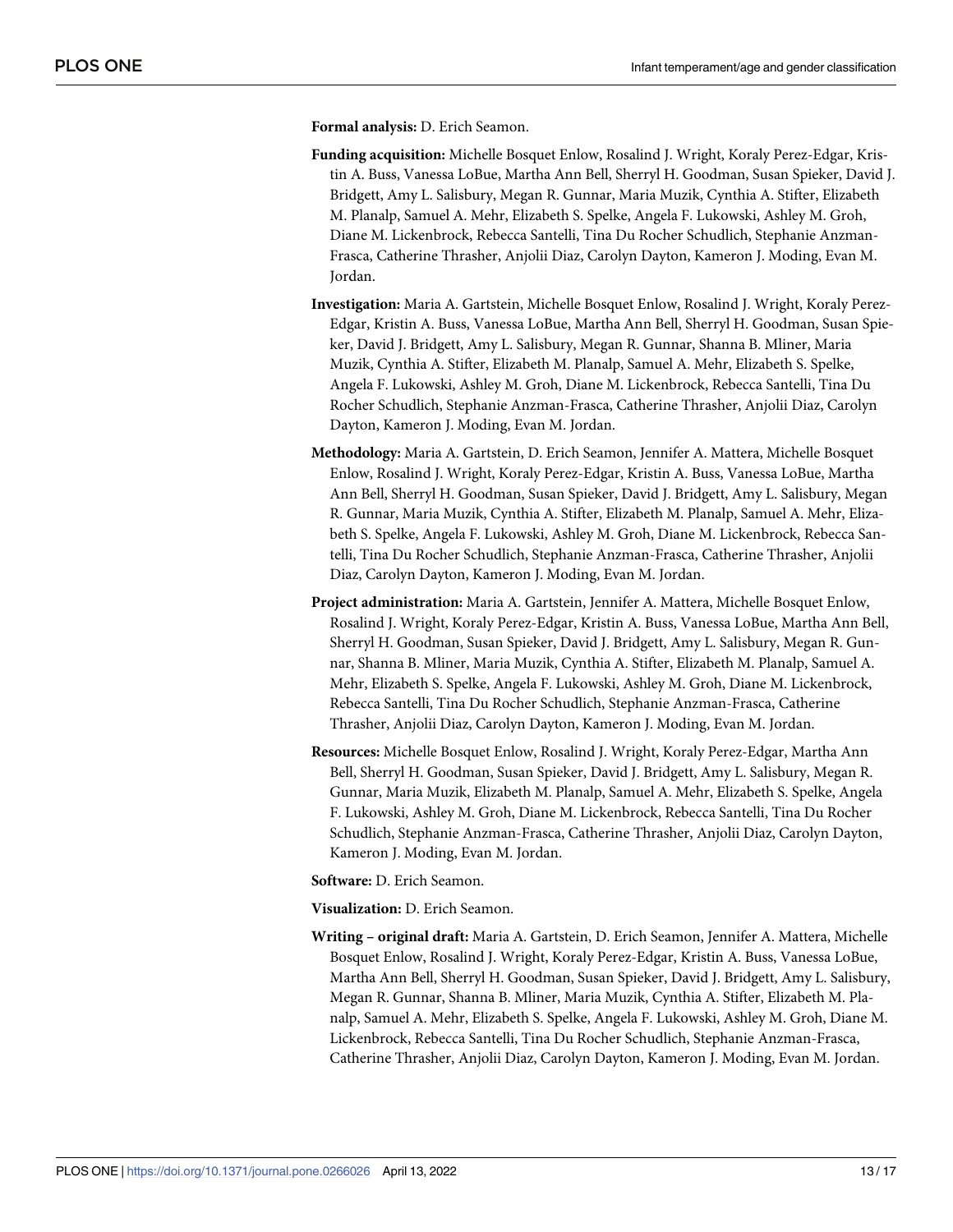<span id="page-13-0"></span>**Writing – review & editing:** Maria A. Gartstein, D. Erich Seamon, Jennifer A. Mattera, Michelle Bosquet Enlow, Rosalind J. Wright, Koraly Perez-Edgar, Kristin A. Buss, Vanessa LoBue, Martha Ann Bell, Sherryl H. Goodman, Susan Spieker, David J. Bridgett, Amy L. Salisbury, Megan R. Gunnar, Shanna B. Mliner, Maria Muzik, Cynthia A. Stifter, Elizabeth M. Planalp, Samuel A. Mehr, Elizabeth S. Spelke, Angela F. Lukowski, Diane M. Lickenbrock, Rebecca Santelli, Tina Du Rocher Schudlich, Stephanie Anzman-Frasca, Catherine Thrasher, Anjolii Diaz, Carolyn Dayton, Kameron J. Moding, Evan M. Jordan.

#### **References**

- **[1](#page-1-0).** Gartstein MA, Bridgett DJ, Low C. Asking questions about temperament: Self- and other-report measures across the lifespan. In: Shiner M, Zentner RL, editors. Handbook of Temperament. New York, NY: The Guilford Press; 2012. p. 183–208.
- **[2](#page-10-0).** Gartstein M.A., Putnam S.P., Aaron E., Rothbart M. Temperament and personality. In: Maltzman S, editor. Oxford Handbook of Treatment Processes and Outcomes in Counseling Psychology. New York, NY: Oxford University Press; 2016. p. 11–41.
- **[3](#page-1-0).** Rothbart M, Derryberry D. Development of Individual Differences in Temperament. In: Lamb ME, Brown AL, editors. Advances in Developmental Psychology. Mahwah, New Jersey: Earlbaum; 1981.
- **[4](#page-1-0).** Gartstein MA, Prokasky A, Bell MA, Calkins S, Bridgett DJ, Braungart-Rieker J, et al. Latent profile and cluster analysis of infant temperament: Comparisons across person-centered approaches. Dev Psychol. 2017; 53(10):1811–25. <https://doi.org/10.1037/dev0000382> PMID: [28758787](http://www.ncbi.nlm.nih.gov/pubmed/28758787)
- **[5](#page-3-0).** Gartstein MA, Hancock GR. Temperamental growth in infancy: Demographic, maternal symptom, and stress contributions to overarching and fine-grained dimensions. Merrill Palmer Q. 2019; 65(2):121–57.
- **6.** Lengua LJ. Growth in temperament and parenting as predictors of adjustment during children's transition to adolescence. Vol. 42, Developmental Psychology. 2006. p. 819–32. [https://doi.org/10.1037/](https://doi.org/10.1037/0012-1649.42.5.819) [0012-1649.42.5.819](https://doi.org/10.1037/0012-1649.42.5.819) PMID: [16953689](http://www.ncbi.nlm.nih.gov/pubmed/16953689)
- **[7](#page-1-0).** Oldehinkel AJ, Hartman CA, De Winter AF, Veenstra R, Ormel J. Temperament profiles associated with internalizing and externalizing problems in preadolescence. Dev Psychopathol. 2004; 16(2). <https://doi.org/10.1017/s0954579404044591> PMID: [15487604](http://www.ncbi.nlm.nih.gov/pubmed/15487604)
- **[8](#page-1-0).** Rothbart MK. Temperament in childhood: A framework. In: Kohnstamm GA, Bates JE, Rothbart MK, editors. Temperament in Childhood. New York, NY: Wiley; 1989. p. 59–73.
- **[9](#page-1-0).** Bridgett DJ, Laake LM, Gartstein MA, Dorn D. Development of infant positive emotionality: The contribution of maternal characteristics and effects on subsequent parenting. Infant Child Dev. 2013; 22 (4):362–82.
- **[10](#page-2-0).** Braungart-Rieker JM, Hill-Soderlund AL, Karrass J. Fear and anger reactivity trajectories from 4 to 16 months: The roles of temperament, regulation, and maternal sensitivity. Dev Psychol. 2010; 46:791– 804. <https://doi.org/10.1037/a0019673> PMID: [20604602](http://www.ncbi.nlm.nih.gov/pubmed/20604602)
- **11.** Buss AH, Plomin R. A temperament Theory of Personality Development. New York: Wiley; 1975.
- [12](#page-2-0). Carranza JA, Pérez-López J, González Salinas MDC, Martínez-Fuentes MT. A longitudinal study of temperament in infancy: Stability and convergence of measures. Eur J Pers. 2000; 14(1):21–37.
- **[13](#page-10-0).** Rothbart MK. Longitudinal observation of infant temperament. Dev Psychol. 1986; 22(3):356–65.
- **[14](#page-9-0).** Rothbart MK. Temperament and the development of inhibited approach. Child Dev. 1988; 59(5):1241– 50. PMID: [3168640](http://www.ncbi.nlm.nih.gov/pubmed/3168640)
- **[15](#page-2-0).** Rothbart MK. Measurement of temperament in infancy. Child Dev. 1981; 52:569–78.
- **[16](#page-2-0).** Johnson MH, Posner MI, Rothbart MK. Components of visual orienting in early infancy: Contingency learning, anticipatory looking, and disengaging. J Cogn Neurosci. 1991; 3(4):335–44. [https://doi.org/10.](https://doi.org/10.1162/jocn.1991.3.4.335) [1162/jocn.1991.3.4.335](https://doi.org/10.1162/jocn.1991.3.4.335) PMID: [23967813](http://www.ncbi.nlm.nih.gov/pubmed/23967813)
- **[17](#page-2-0).** Rothbart MK. Emotional development: Changes in reactivity and self-regulation. In: Ekman P, Davidson RJ, editors. The Nature of Emotion: Fundamental Questions. New York, NY: Oxford University Press; 1994. p. 369–72.
- **[18](#page-2-0).** Ruff HA, Rothbart MK. Attention in early development: Themes and variations. Attention in Early Development: Themes and Variations. Oxford: Oxford University Press; 2010.
- **[19](#page-2-0).** Posner M. I., & Rothbart MK. Attentional mechanisms and conscious experience. In: Milner MR& AD, editor. The Neuropsychology of Consciousness. London: Academic Press; 1991. p. 91–112.
- **20.** Posner MI, Rothbart MK, Sheese BE, Voelker P. Control networks and neuromodulators of early development. Dev Psychol. 2012; 48(3):827–35. <https://doi.org/10.1037/a0025530> PMID: [21942663](http://www.ncbi.nlm.nih.gov/pubmed/21942663)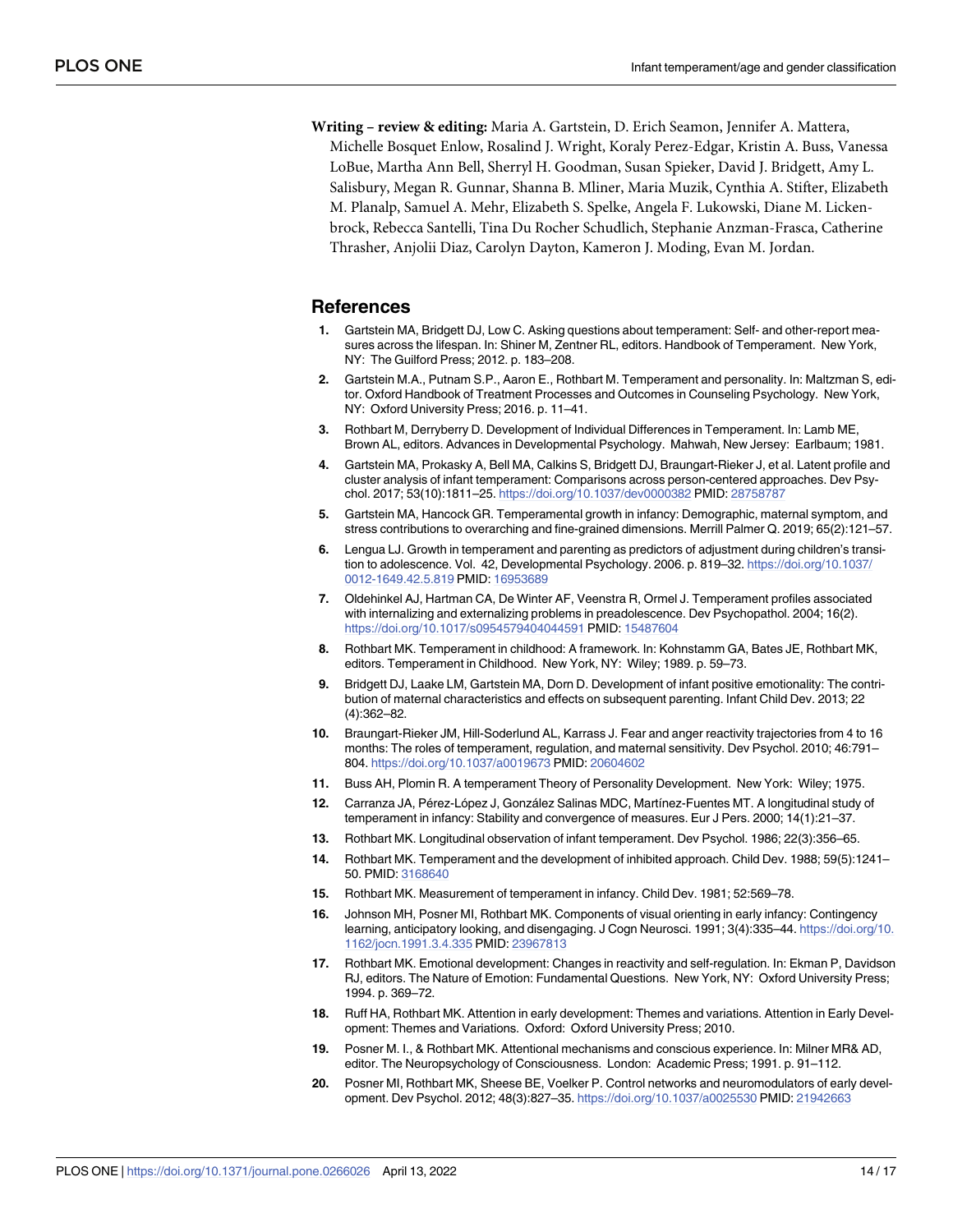- <span id="page-14-0"></span>**[21](#page-2-0).** Rothbart MK, Sheese BE, Rueda MR, Posner MI. Developing mechanisms of self-regulation in early life. Emot Rev. 2011; 3:207–13. <https://doi.org/10.1177/1754073910387943> PMID: [21892360](http://www.ncbi.nlm.nih.gov/pubmed/21892360)
- **[22](#page-2-0).** Reilly S, Eadie P, Bavin EL, Wake M, Prior M, Williams J, et al. Growth of infant communication between 8 and 12 months: A population study. J Paediatr Child Health. 2006; 42(12):764–70. [https://doi.org/10.](https://doi.org/10.1111/j.1440-1754.2006.00974.x) [1111/j.1440-1754.2006.00974.x](https://doi.org/10.1111/j.1440-1754.2006.00974.x) PMID: [17096710](http://www.ncbi.nlm.nih.gov/pubmed/17096710)
- **[23](#page-2-0).** Leve LD, Kim HK, Pears KC. Childhood temperament and family environment as predictors of internalizing and externalizing trajectories from ages 5 to 17. J Abnorm Child Psychol. 2005; 33:505–20. [https://](https://doi.org/10.1007/s10802-005-6734-7) [doi.org/10.1007/s10802-005-6734-7](https://doi.org/10.1007/s10802-005-6734-7) PMID: [16195947](http://www.ncbi.nlm.nih.gov/pubmed/16195947)
- **[24](#page-3-0).** Gartstein MA, Rothbart MK. Studying infant temperament via the Revised Infant Behavior Questionnaire. Infant Behav Dev. 2003; 26:64–86.
- **[25](#page-3-0).** Sechi C, Vismara L, Rollè L, Prino LE, Lucarelli L. First-time mothers' and fathers' developmental changes in the perception of their daughters' and sons' temperament: Its association With parents' mental health. Front Psychol. 2020;11. <https://doi.org/10.3389/fpsyg.2020.00011> PMID: [32063872](http://www.ncbi.nlm.nih.gov/pubmed/32063872)
- **[26](#page-10-0).** Gartstein MA, Hancock GR, Iverson SL. Positive affectivity and fear trajectories in infancy: Contributions of mother–child interaction factors. Child Dev. 2018; 89(5):1519–34. [https://doi.org/10.1111/cdev.](https://doi.org/10.1111/cdev.12843) [12843](https://doi.org/10.1111/cdev.12843) PMID: [28542794](http://www.ncbi.nlm.nih.gov/pubmed/28542794)
- **[27](#page-2-0).** Bates J. Temperament in infancy. In: Osofsky J, editor. Handbook of Infant Development. New York, NY: Wiley; 1987. p. 1101–49.
- **[28](#page-2-0).** Bornstein MH, Putnick DL, Gartstein MA, Hahn CS, Auestad N, O'Connor DL. Infant temperament: Stability by age, gender, birth order, term status, and socioeconomic status. Child Dev. 2015; 86(3):844– 63. <https://doi.org/10.1111/cdev.12367> PMID: [25865034](http://www.ncbi.nlm.nih.gov/pubmed/25865034)
- **[29](#page-2-0).** Campbell DW, Eaton WO. Sex differences in the activity level of infants. Infant Child Dev. 1999; 8(1):1– 17.
- **[30](#page-2-0).** Maziade M. Infant temperament: SES and gender differences and reliability of measurement in a large Quebec sample. Merrill Palmer Q. 1984; 30(2):213–26.
- **[31](#page-9-0).** Martin RP, Wisenbaker J, Baker J, Huttunen MO. Gender differences in temperament at six months and five years. Infant Behav Dev. 1997; 20(3):339–47.
- **[32](#page-2-0).** Carey WB, McDevitt SC. Revision of the infant temperament questionnaire. Pediatrics. 1978; 61 (5):735–9. PMID: [662513](http://www.ncbi.nlm.nih.gov/pubmed/662513)
- **[33](#page-9-0).** Gartstein MA, Carranza JA, González-Salinas C, Ato E, Galián MD, Erickson NL, et al. Cross-Cultural Comparisons of Infant Fear: A Multi-Method Study in Spain and the United States. J Cross Cult Psychol. 2016; 47(9):1178–93.
- **[34](#page-2-0).** Hsu C, Soong W, Stigler JW, Hong C, Liang C. The temperamental characteristics of Chinese babies. Child Dev. 1981; 52(4):1337–40. PMID: [7318527](http://www.ncbi.nlm.nih.gov/pubmed/7318527)
- **[35](#page-3-0).** Montirosso R, Cozzi P, Putnam SP, Gartstein MA, Borgatti R. Studying cross-cultural differences in temperament in the first year of life: United States and Italy. Int J Behav Dev. 2011; 35:27–37.
- **[36](#page-9-0).** Gaias LM, Räikkönen K, Komsi N, Gartstein MA, Fisher PA, Putnam SP. Cross-cultural temperamental differences in infants, children, and adults in the United States of America and Finland. Scand J Psychol. 2012; 53:119–28. <https://doi.org/10.1111/j.1467-9450.2012.00937.x> PMID: [22428997](http://www.ncbi.nlm.nih.gov/pubmed/22428997)
- **[37](#page-3-0).** Gilmore JH, Shi F, Woolson SL, Knickmeyer RC, Short SJ, Lin W, et al. Longitudinal development of cortical and subcortical gray matter from birth to 2 years. Cereb Cortex. 2012; 22(11):2478–85. [https://](https://doi.org/10.1093/cercor/bhr327) [doi.org/10.1093/cercor/bhr327](https://doi.org/10.1093/cercor/bhr327) PMID: [22109543](http://www.ncbi.nlm.nih.gov/pubmed/22109543)
- **[38](#page-3-0).** Knickmeyer RC, Gouttard S, Kang C, Evans D, Wilber K, Smith JK, et al. A structural MRI study of human brain development from birth to 2 years. J Neurosci. 2008; 28(47):12176–82. [https://doi.org/10.](https://doi.org/10.1523/JNEUROSCI.3479-08.2008) [1523/JNEUROSCI.3479-08.2008](https://doi.org/10.1523/JNEUROSCI.3479-08.2008) PMID: [19020011](http://www.ncbi.nlm.nih.gov/pubmed/19020011)
- **[39](#page-4-0).** Gartstein MA, Slobodskaya HR, Kinsht IA. Cross-cultural differences in temperament in the first year of life: United States of America (US) and Russia. Int J Behav Dev. 2003; 27(4):316–28.
- **40.** Gartstein MA, Knyazev GG, Slobodskaya HR. Cross-cultural differences in the structure of infant temperament: United States of America (U.S.) and Russia. Infant Behav Dev. 2005; 28(1):54–61.
- **[41](#page-4-0).** Parade SH, Leerkes EM. The reliability and validity of the Infant Behavior Questionnaire-Revised. Infant Behav Dev. 2008; 31:637–46. <https://doi.org/10.1016/j.infbeh.2008.07.009> PMID: [18804873](http://www.ncbi.nlm.nih.gov/pubmed/18804873)
- **[42](#page-4-0).** Gartstein MA, Bateman AE. Early manifestations of childhood depression: Influences of infant temperament and parental depressive symptoms. Infant Child Dev. 2008; 17(3):223–48.
- **43.** Gartstein MA, Bridgett DJ, Rothbart MK, Robertson C, Iddins E, Ramsay K, et al. A latent growth examination of fear development in infancy: Contributions of maternal depression and the risk for toddler anxiety. Dev Psychol. 2010;46(3). <https://doi.org/10.1037/a0017420> PMID: [20053005](http://www.ncbi.nlm.nih.gov/pubmed/20053005)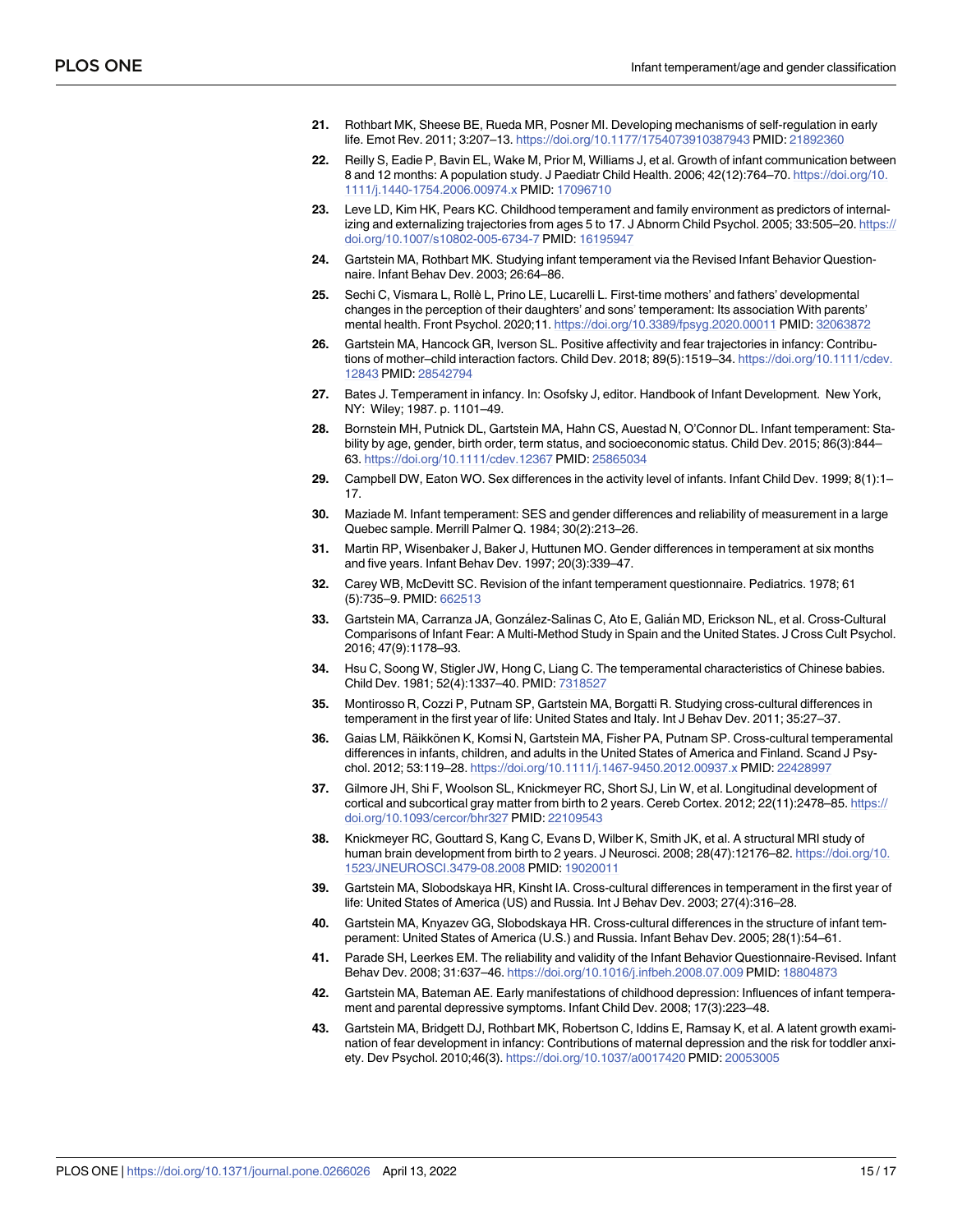- <span id="page-15-0"></span>**[44](#page-4-0).** Gartstein MA, Marmion J. Fear and positive affectivity in infancy: Convergence/discrepancy between parent-report and laboratory-based indicators. Infant Behav Dev. 2008; 31(2):227–38. [https://doi.org/](https://doi.org/10.1016/j.infbeh.2007.10.012) [10.1016/j.infbeh.2007.10.012](https://doi.org/10.1016/j.infbeh.2007.10.012) PMID: [18082892](http://www.ncbi.nlm.nih.gov/pubmed/18082892)
- **[45](#page-4-0).** Prasad AM, Iverson LR, Liaw A. Newer classification and regression tree techniques: Bagging and random forests for ecological prediction. Ecosystems. 2006; 9(2):181–99.
- **[46](#page-4-0).** Kotsiantis SB, Zaharakis ID, Pintelas PE. Supervised machine learning: A review of classification techniques general issues of supervised learning algorithms. Inform. 2007; 31:249–68.
- **[47](#page-4-0).** Breiman L. Bagging predictors. Mach Learn. 1996; 24(2):123–40.
- **[48](#page-4-0).** Ho TK. Random decision forest. In: Proceedings of the 3rd International Conference on Document Analysis and Recognition. Montreal; 1995. p. 278–82.
- **[49](#page-6-0).** Ben-David S, Blitzer J, Crammer K, Kulesza A, Pereira F, Vaughan JW. A theory of learning from different domains. Mach Learn. 2010; 79(1–2):151–75.
- **[50](#page-6-0).** Hanley JA, McNeil BJ. The meaning and use of the area under a receiver operating characteristic (ROC) curve. Radiology. 1982; 143(1):29–36. <https://doi.org/10.1148/radiology.143.1.7063747> PMID: [7063747](http://www.ncbi.nlm.nih.gov/pubmed/7063747)
- **[51](#page-7-0).** Bamber D. The area above the ordinal dominance graph and the area below the receiver operating characteristic graph. J Math Psychol. 1975; 12(4):387–415.
- **[52](#page-9-0).** Olino TM, Durbin CE, Klein DN, Hayden EP, Dyson MW. Gender differences in young children's temperament traits: Comparisons across observational and parent-report methods. J Pers. 2013; 81:119– 29. <https://doi.org/10.1111/jopy.12000> PMID: [22924826](http://www.ncbi.nlm.nih.gov/pubmed/22924826)
- **[53](#page-9-0).** Ruble D. N., Martin C. L., & Berenbaum SA. Gender development. In: Eisenberg N, Damon W, Lerner RM, editors. Handbook of Child Psychology: Social, Emotional, and Personality Development. New York, NY: Wiley; 2006. p. 858–932.
- **[54](#page-9-0).** Else-Quest NM, Hyde JS, Goldsmith HH, Van Hulle CA. Gender differences in temperament: A metaanalysis. Psychol Bull. 2006;33–72. <https://doi.org/10.1037/0033-2909.132.1.33> PMID: [16435957](http://www.ncbi.nlm.nih.gov/pubmed/16435957)
- **[55](#page-9-0).** Golombok S., & Fivush R. Gender development. New York, NY: Cambridge University Press; 2000.
- **56.** Lewis M. State as an infant-environment interaction: An analysis of mother-infant behavior as a function of SEX1. ETS Res Bull Ser. 1971; 1971(1):i–56.
- **57.** Lovas GS. Gender and patterns of emotional availability in mother-toddler and father-toddler dyads. Infant Ment Health J. 2005; 26(4):327–53. <https://doi.org/10.1002/imhj.20056> PMID: [28682464](http://www.ncbi.nlm.nih.gov/pubmed/28682464)
- **58.** Miller FG, Gluck JP, Wendler D. Debriefing and accountability in deceptive research. Debriefing Account Deceptive Res. 2012; 18(3):235–51.
- **[59](#page-9-0).** Schoppe-Sullivan SJ, Diener ML, Mangelsdorf SC, Brown GL, McHale JL, Frosch CA. Attachment and sensitivity in family context: The roles of parent and infant gender. Infant Child Dev. 2006; 15(4):367– 85.
- **[60](#page-9-0).** Biringen Z, Robinson JAL, Emde RN. Maternal sensitivity in the second year: Gender-based relations in the dyadic balance of control. Am J Orthopsychiatry. 1994; 64(1):78–90. [https://doi.org/10.1037/](https://doi.org/10.1037/h0079487) [h0079487](https://doi.org/10.1037/h0079487) PMID: [8147430](http://www.ncbi.nlm.nih.gov/pubmed/8147430)
- **[61](#page-10-0).** Chodorow N. The Reproduction of Mothering: Psychoanalysis and the Sociology of Gender. The Reproduction of Mothering. New York: University of California Press; 1978.
- **62.** Mascaro JS, Rentscher KE, Hackett PD, Mehl MR, Rilling JK. Child gender influences paternal behavior, language, and brain function. Behav Neurosci. 2017; 131(3):262–73. [https://doi.org/10.1037/](https://doi.org/10.1037/bne0000199) [bne0000199](https://doi.org/10.1037/bne0000199) PMID: [28541079](http://www.ncbi.nlm.nih.gov/pubmed/28541079)
- **[63](#page-10-0).** Miller SA. Parents' beliefs about their children's cognitive abilities. Dev Psychol. 1986; 22(2):259–85.
- **[64](#page-10-0).** Martel MM, Klump K, Nigg JT, Breedlove SM, Sisk CL. Potential hormonal mechanisms of Attention-Deficit/Hyperactivity Disorder and Major Depressive Disorder: A new perspective. Vol. 55, Hormones and Behavior. 2009. p. 465–79. <https://doi.org/10.1016/j.yhbeh.2009.02.004> PMID: [19265696](http://www.ncbi.nlm.nih.gov/pubmed/19265696)
- **[65](#page-10-0).** Crick NR, Zahn-Waxler C. The development of psychopathology in females and males: Current progress and future challenges. Dev Psychopathol. 2003; 15(3):719–42. PMID: [14582938](http://www.ncbi.nlm.nih.gov/pubmed/14582938)
- **[66](#page-10-0).** Hines M, Constantinescu M, Spencer D. Early androgen exposure and human gender development. Vol. 6, Biology of Sex Differences. 2015. <https://doi.org/10.1186/s13293-015-0022-1> PMID: [25745554](http://www.ncbi.nlm.nih.gov/pubmed/25745554)
- **[67](#page-10-0).** Goldstein JM, Seidman LJ, Horton NJ, Makris N, Kennedy DN, Caviness VS, et al. Normal sexual dimorphism of the adult human brain assessed by in vivo magnetic resonance imaging. Cereb Cortex. 2001; 11(6):490–7. <https://doi.org/10.1093/cercor/11.6.490> PMID: [11375910](http://www.ncbi.nlm.nih.gov/pubmed/11375910)
- **[68](#page-10-0).** Hines M. Prenatal endocrine influences on sexual orientation and on sexually differentiated childhood behavior. Vol. 32, Frontiers in Neuroendocrinology. 2011. p. 170–82. [https://doi.org/10.1016/j.yfrne.](https://doi.org/10.1016/j.yfrne.2011.02.006) [2011.02.006](https://doi.org/10.1016/j.yfrne.2011.02.006) PMID: [21333673](http://www.ncbi.nlm.nih.gov/pubmed/21333673)